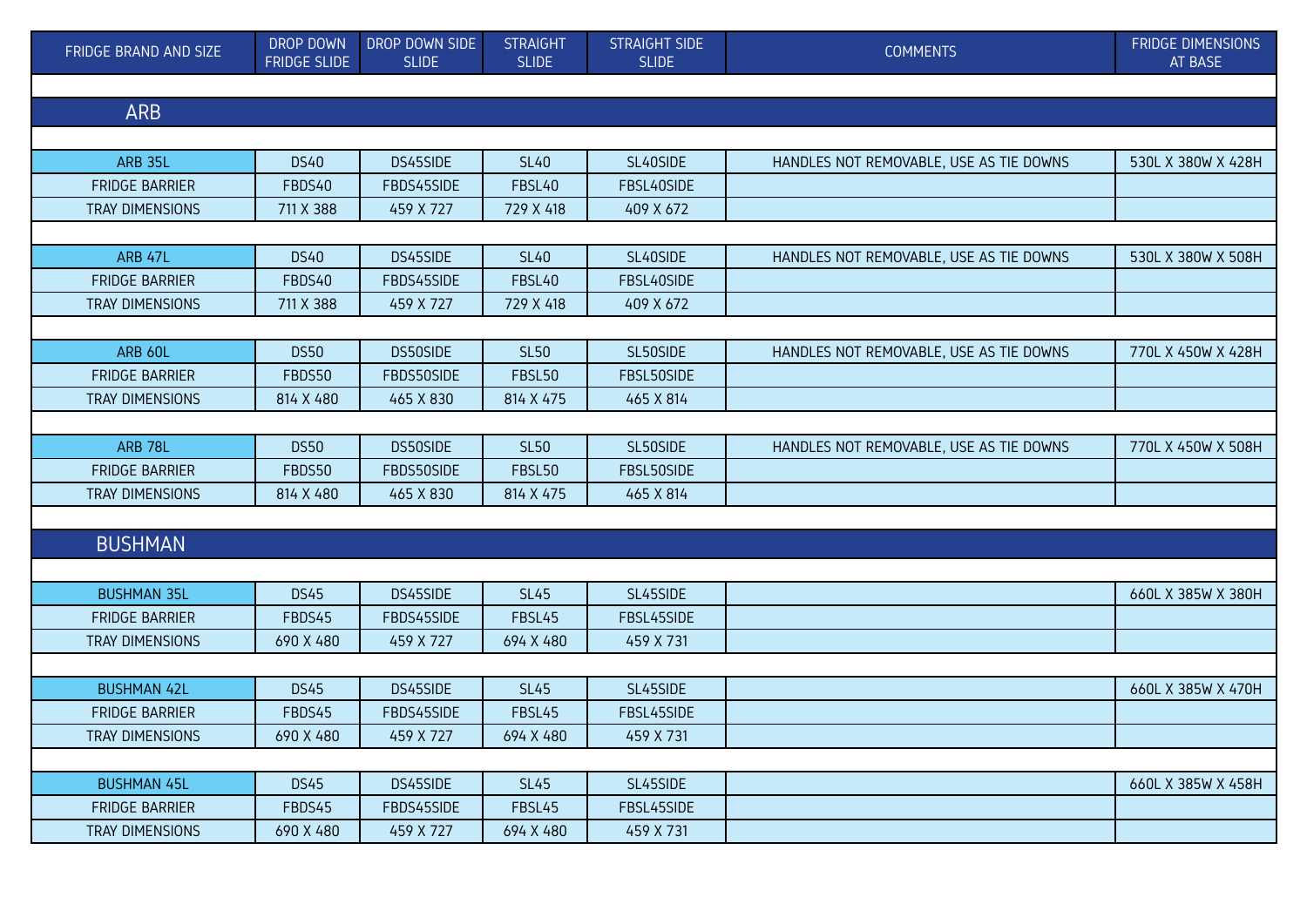| FRIDGE BRAND AND SIZE    | <b>DROP DOWN</b><br><b>FRIDGE SLIDE</b> | DROP DOWN SIDE<br><b>SLIDE</b> | <b>STRAIGHT</b><br><b>SLIDE</b> | <b>STRAIGHT SIDE</b><br><b>SLIDE</b> | <b>COMMENTS</b>                                                                                  | <b>FRIDGE DIMENSIONS</b><br>AT BASE |  |  |  |  |
|--------------------------|-----------------------------------------|--------------------------------|---------------------------------|--------------------------------------|--------------------------------------------------------------------------------------------------|-------------------------------------|--|--|--|--|
|                          |                                         |                                |                                 |                                      |                                                                                                  |                                     |  |  |  |  |
| <b>BUSHMAN 52L</b>       | <b>DS45</b>                             | DS45SIDE                       | <b>SL45</b>                     | SL45SIDE                             |                                                                                                  | 660L X 385W X 548H                  |  |  |  |  |
| <b>FRIDGE BARRIER</b>    | FBDS45                                  | FBDS45SIDE                     | FBSL45                          | FBSL45SIDE                           |                                                                                                  |                                     |  |  |  |  |
| <b>TRAY DIMENSIONS</b>   | 690 X 480                               | 459 X 727                      | 694 X 480                       | 459 X 731                            |                                                                                                  |                                     |  |  |  |  |
|                          |                                         |                                |                                 |                                      |                                                                                                  |                                     |  |  |  |  |
| <b>ENGEL</b>             |                                         |                                |                                 |                                      |                                                                                                  |                                     |  |  |  |  |
|                          |                                         |                                |                                 |                                      |                                                                                                  |                                     |  |  |  |  |
| <b>ENGEL 32L</b>         | <b>DS40</b>                             | DS40SIDE                       | <b>SL40</b>                     | SL40SIDE                             | (DS40 & SL40) HANDLES CAN BE USED AS A TIE DOWN<br>POINT, OR USE ANODISED BRACKETS PROVIDED      | 635L X 360W X 408H                  |  |  |  |  |
| <b>FRIDGE BARRIER</b>    | FBDS40                                  | FBDS40SIDE                     | FBSL40                          | FBSL40SIDE                           | (DS40SIDE) HANDLES NEED TO BE REMOVED AND MSA TIE<br><b>DOWN BRACKETS INSTALLED</b>              |                                     |  |  |  |  |
| TRAY DIMENSIONS          | 711 X388                                | 459 X 680                      | 729 X 418                       | 409 X 672                            |                                                                                                  |                                     |  |  |  |  |
|                          |                                         |                                |                                 |                                      |                                                                                                  |                                     |  |  |  |  |
| <b>ENGEL ECLIPSE 38L</b> | <b>DS40</b>                             | DS40SIDE                       | <b>SL40</b>                     | SL40SIDE                             | (DS40 & SL40) HANDLES CAN BE USED AS A TIE DOWN<br>POINT, OR USE ANODISED BRACKETS PROVIDED      | 635L X 360W X 508H                  |  |  |  |  |
| <b>FRIDGE BARRIER</b>    | FBDS40                                  | FBDS40SIDE                     | FBSL40                          | FBSL40SIDE                           | (DS40SIDE) HANDLES NEED TO BE REMOVED AND MSA TIE<br>DOWN BRACKETS INSTALLED                     |                                     |  |  |  |  |
| TRAY DIMENSIONS          | 711 X 388                               | 459 X 680                      | 729 X 418                       | 409 X 672                            | (SL40SIDE) HANDLES NEED TO BE REMOVED AND MSA TIE<br>DOWN BRACKETS INSTALLED IF USING FBSL40SIDE |                                     |  |  |  |  |
|                          |                                         |                                |                                 |                                      |                                                                                                  |                                     |  |  |  |  |
| <b>ENGEL 40L</b>         | <b>DS40</b>                             | DS40SIDE                       | <b>SL40</b>                     | SL40SIDE                             | (DS40 & SL40) HANDLES CAN BE USED AS A TIE DOWN<br>POINT, OR USE ANODISED BRACKETS PROVIDED      | 635L X 360W X 508H                  |  |  |  |  |
| <b>FRIDGE BARRIER</b>    | FBDS40                                  | FBDS40SIDE                     | FBSL40                          | FBSL40SIDE                           | (DS40SIDE) HANDLES NEED TO BE REMOVED AND MSA TIE<br>DOWN BRACKETS INSTALLED                     |                                     |  |  |  |  |
| <b>TRAY DIMENSIONS</b>   | 711 X 388                               | 459 X 680                      | 729 X 418                       | 409 X 672                            |                                                                                                  |                                     |  |  |  |  |
|                          |                                         |                                |                                 |                                      |                                                                                                  |                                     |  |  |  |  |
| ENGEL 40L ANNIVERSARY    | <b>DS40</b>                             | DS40SIDE                       | <b>SL40</b>                     | SL40SIDE                             | (DS40 & SL40) HANDLES CAN BE USED AS A TIE DOWN<br>POINT, OR USE ANODISED BRACKETS PROVIDED      | 635L X 360W X 508H                  |  |  |  |  |
| <b>FRIDGE BARRIER</b>    | FBDS40                                  | FBDS40SIDE                     | FBSL40                          | FBSL40SIDE                           | (DS40SIDE) HANDLES NEED TO BE REMOVED AND MSA TIE<br>DOWN BRACKETS INSTALLED                     |                                     |  |  |  |  |
| TRAY DIMENSIONS          | 711 X 388                               | 459 X 680                      | 729 X 418                       | 409 X 672                            |                                                                                                  |                                     |  |  |  |  |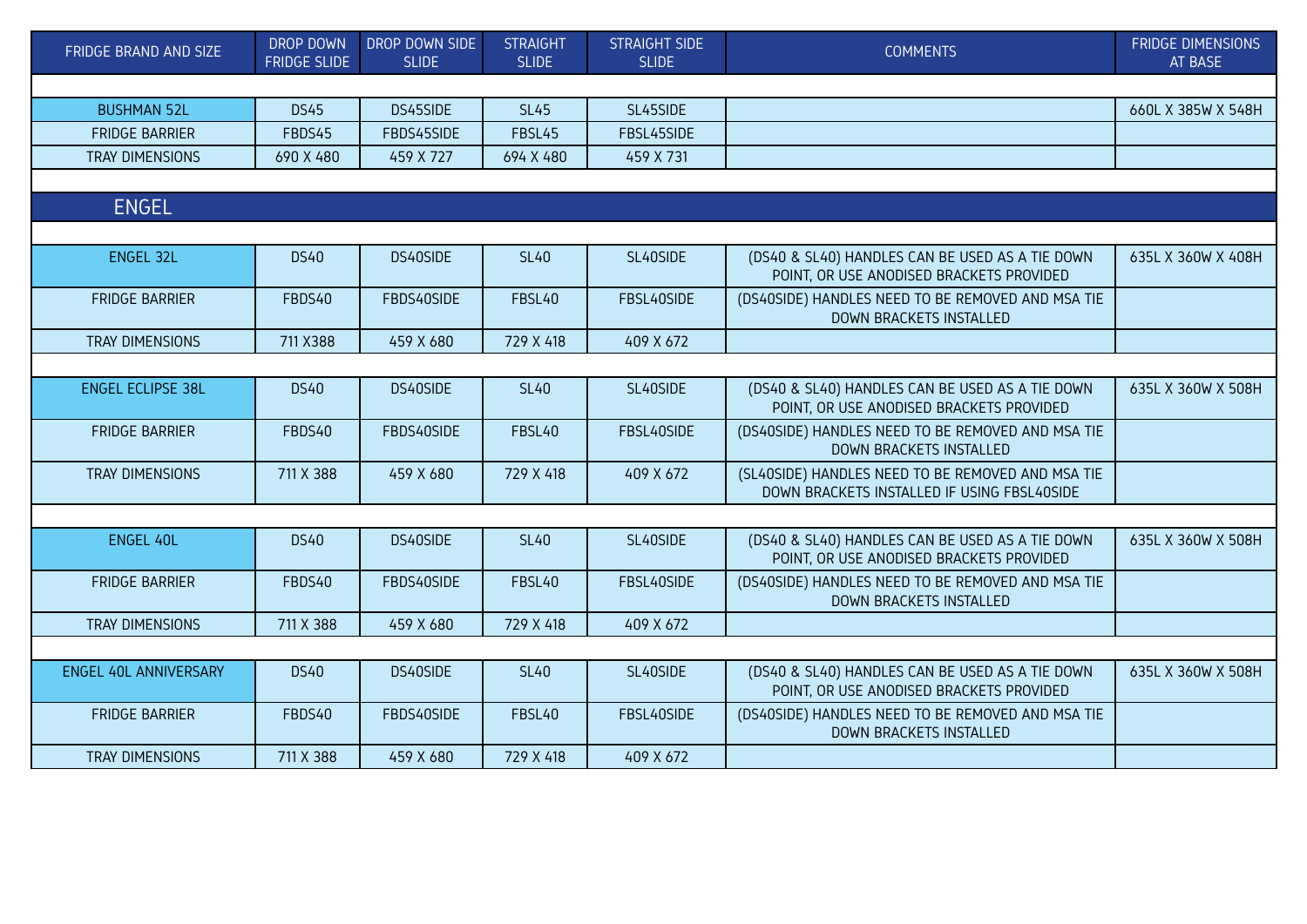| FRIDGE BRAND AND SIZE  | DROP DOWN<br><b>FRIDGE SLIDE</b> | DROP DOWN SIDE<br><b>SLIDE</b> | <b>STRAIGHT</b><br><b>SLIDE</b> | <b>STRAIGHT SIDE</b><br><b>SLIDE</b> | <b>COMMENTS</b>                                                                             | <b>FRIDGE DIMENSIONS</b><br>AT BASE |  |  |  |
|------------------------|----------------------------------|--------------------------------|---------------------------------|--------------------------------------|---------------------------------------------------------------------------------------------|-------------------------------------|--|--|--|
|                        |                                  |                                |                                 |                                      |                                                                                             |                                     |  |  |  |
| ENGEL 57L AND 60L      | <b>DS60</b>                      | DS60SIDE                       | <b>SL60</b>                     | SL60SIDE                             | (DS60 & SL60) HANDLES CAN BE USED AS A TIE DOWN<br>POINT, OR USE ANODISED BRACKETS PROVIDED | 790L X 490W X 441H                  |  |  |  |
| <b>FRIDGE BARRIER</b>  | FBDS60                           | FBDS60SIDE                     | <b>FBSL60</b>                   | FBSL60SIDE                           | (DS60SIDE) HANDLES NEED TO BE REMOVED AND MSA TIE<br><b>DOWN BRACKETS INSTALLED</b>         |                                     |  |  |  |
| TRAY DIMENSIONS        | 865 X 530                        | 515 X 850                      | 854 X 525                       | 515 X 854                            |                                                                                             |                                     |  |  |  |
|                        |                                  |                                |                                 |                                      |                                                                                             |                                     |  |  |  |
| ENGEL 75L AND 80L      | <b>DS60</b>                      | DS60SIDE                       | <b>SL60</b>                     | SL60SIDE                             | (DS60 & SL60) HANDLES CAN BE USED AS A TIE DOWN<br>POINT, OR USE ANODISED BRACKETS PROVIDED | 790L X 490W X 561H                  |  |  |  |
| <b>FRIDGE BARRIER</b>  | FBDS60                           | FBDS60SIDE                     | <b>FBSL60</b>                   | FBSL60SIDE                           | (DS60SIDE) HANDLES NEED TO BE REMOVED AND MSA TIE<br>DOWN BRACKETS INSTALLED                |                                     |  |  |  |
| <b>TRAY DIMENSIONS</b> | 865 X 530                        | 515 X 850                      | 854 X 525                       | 515 X 854                            |                                                                                             |                                     |  |  |  |
|                        |                                  |                                |                                 |                                      |                                                                                             |                                     |  |  |  |
| <b>EVAKOOL</b>         |                                  |                                |                                 |                                      |                                                                                             |                                     |  |  |  |
|                        |                                  |                                |                                 |                                      |                                                                                             |                                     |  |  |  |
| EVAKOOL RF40 (WHITE)   | <b>DS50</b>                      | DS50SIDE                       | <b>SL50</b>                     | SL45SIDE                             | HANDLES NOT REMOVABLE, USE AS TIE DOWNS                                                     | 700L X 350W X 415H                  |  |  |  |
| <b>FRIDGE BARRIER</b>  | FBDS50                           | FBDS50SIDE                     | FBSL50                          | FBSL45SIDE                           |                                                                                             |                                     |  |  |  |
| TRAY DIMENSIONS        | 814 X 480                        | 465 X 830                      | 814 X 475                       | 459 X 731                            |                                                                                             |                                     |  |  |  |
|                        |                                  |                                |                                 |                                      |                                                                                             |                                     |  |  |  |
| EVAKOOL RF47 (WHITE)   | <b>DS50</b>                      | DS50SIDE                       | <b>SL50</b>                     | SL45SIDE                             | HANDLES NOT REMOVABLE, USE AS TIE DOWNS                                                     | 700L X 350W X 430H                  |  |  |  |
| <b>FRIDGE BARRIER</b>  | FBDS50                           | FBDS50SIDE                     | FBSL50                          | FBSL45SIDE                           |                                                                                             |                                     |  |  |  |
| TRAY DIMENSIONS        | 814 X 480                        | 465 X 830                      | 814 X 475                       | 459 X 731                            |                                                                                             |                                     |  |  |  |
|                        |                                  |                                |                                 |                                      |                                                                                             |                                     |  |  |  |
| EVAKOOL RF60 (WHITE)   | <b>DS60</b>                      | DS60SIDE                       | <b>SL60</b>                     | SL60SIDE                             | RAISE FRIDGE 25MM / COMPRESSOR TO FRONT / INCL EXT<br>COMP UP 50MM                          | 845L X 395W X 430H                  |  |  |  |
| <b>FRIDGE BARRIER</b>  | FBDS60                           | FBDS60SIDE                     | <b>FBSL60</b>                   | FBSL60SIDE                           |                                                                                             |                                     |  |  |  |
| TRAY DIMENSIONS        | 865 X 530                        | 515 X 850                      | 854 X 525                       | 515 X 854                            |                                                                                             |                                     |  |  |  |
|                        |                                  |                                |                                 |                                      |                                                                                             |                                     |  |  |  |
| EVAKOOL RF85 (WHITE)   | <b>DS60</b>                      | N/A                            | <b>SL60</b>                     | SL60SIDE                             | RAISE FRIDGE 25MM / COMPRESSOR TO FRONT / INCL EXT<br>COMP UP 50MM                          | 925L X 495W X 470H                  |  |  |  |
| <b>FRIDGE BARRIER</b>  | FBDS60                           | N/A                            | <b>FBSL60</b>                   | N/A                                  | HANDLES NOT REMOVABLE, USE AS TIE DOWNS                                                     |                                     |  |  |  |
| <b>TRAY DIMENSIONS</b> | 865 X 530                        | N/A                            | 854 X 525                       | 515 X 854                            |                                                                                             |                                     |  |  |  |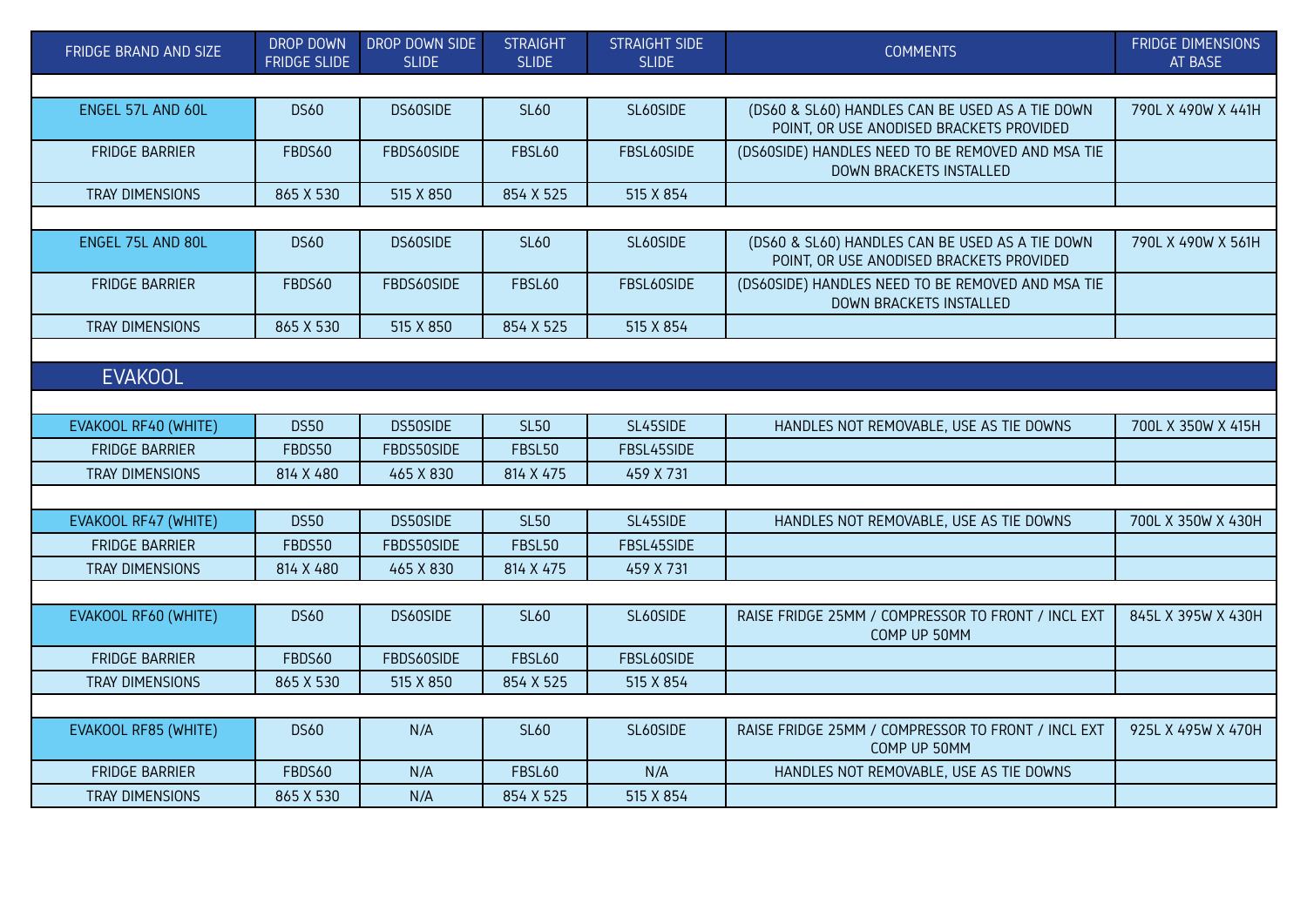| FRIDGE BRAND AND SIZE       | <b>DROP DOWN</b><br><b>FRIDGE SLIDE</b> | DROP DOWN SIDE<br><b>SLIDE</b> | <b>STRAIGHT</b><br><b>SLIDE</b> | <b>STRAIGHT SIDE</b><br><b>SLIDE</b> | <b>COMMENTS</b>                                                                             | <b>FRIDGE DIMENSIONS</b><br><b>AT BASE</b> |  |  |  |
|-----------------------------|-----------------------------------------|--------------------------------|---------------------------------|--------------------------------------|---------------------------------------------------------------------------------------------|--------------------------------------------|--|--|--|
|                             |                                         |                                |                                 |                                      |                                                                                             |                                            |  |  |  |
| EVAKOOL RF110 (WHITE)       | <b>DS60</b>                             | N/A                            | <b>SL60</b>                     | SL60SIDE                             | RAISE FRIDGE 25MM / COMPRESSOR TO FRONT /<br>INCL EXT COMP UP 50MM                          | 985L X 465W X 475H                         |  |  |  |
| <b>FRIDGE BARRIER</b>       | FBDS60                                  | N/A                            | <b>FBSL60</b>                   | N/A                                  | HANDLES NOT REMOVABLE, USE AS TIE DOWNS                                                     |                                            |  |  |  |
| <b>TRAY DIMENSIONS</b>      | 865 X 530                               | N/A                            | 854 X 525                       | 515 X 854                            |                                                                                             |                                            |  |  |  |
|                             |                                         |                                |                                 |                                      |                                                                                             |                                            |  |  |  |
| EVAKOOL RF150 (WHITE)       | <b>DS60</b>                             | N/A                            | <b>SL60</b>                     | SL60SIDE                             | RAISE FRIDGE 25MM / COMPRESSOR TO FRONT /<br>INCL EXT COMP UP 50MM                          | 985L X 465W X 605H                         |  |  |  |
| <b>FRIDGE BARRIER</b>       | FBDS60                                  | N/A                            | <b>FBSL60</b>                   | N/A                                  | HANDLES NOT REMOVABLE, USE AS TIE DOWNS                                                     |                                            |  |  |  |
| <b>TRAY DIMENSIONS</b>      | 865 X 530                               | N/A                            | 854 X 525                       | 515 X 854                            |                                                                                             |                                            |  |  |  |
|                             |                                         |                                |                                 |                                      |                                                                                             |                                            |  |  |  |
| EVAKOOL IB31 GREY (INDEL B) | <b>DS40</b>                             | DS40SIDE                       | <b>SL40</b>                     | SL40SIDE                             | (DS40 & SL40) HANDLES CAN BE USED AS A TIE DOWN<br>POINT, OR USE ANODISED BRACKETS PROVIDED | 585L X 350W X 380H                         |  |  |  |
| <b>FRIDGE BARRIER</b>       | FBDS40                                  | FBDS40SIDE                     | FBSL40                          | FBSL40SIDE                           | (DS40SIDE) HANDLES NEED TO BE REMOVED AND MSA TIE<br>DOWN BRACKETS INSTALLED                |                                            |  |  |  |
| TRAY DIMENSIONS             | 711 X 388                               | 459 X 680                      | 729 X 418                       | 409 X 672                            |                                                                                             |                                            |  |  |  |
|                             |                                         |                                |                                 |                                      |                                                                                             |                                            |  |  |  |
| EVAKOOL IB40 GREY (INDEL B) | <b>DS40</b>                             | DS40SIDE                       | <b>SL40</b>                     | SL40SIDE                             | (DS40 & SL40) HANDLES CAN BE USED AS A TIE DOWN<br>POINT, OR USE ANODISED BRACKETS PROVIDED | 585L X 350W X 445H                         |  |  |  |
| <b>FRIDGE BARRIER</b>       | FBDS40                                  | FBDS40SIDE                     | FBSL40                          | FBSL40SIDE                           | (DS40SIDE) HANDLES NEED TO BE REMOVED AND MSA TIE<br>DOWN BRACKETS INSTALLED                |                                            |  |  |  |
| <b>TRAY DIMENSIONS</b>      | 711 X 388                               | 459 X 680                      | 729 X 418                       | 409 X 672                            |                                                                                             |                                            |  |  |  |
|                             |                                         |                                |                                 |                                      |                                                                                             |                                            |  |  |  |
| EVAKOOL IB50 (INDEL B)      | <b>DS40</b>                             | DS40SIDE                       | <b>SL40</b>                     | SL40SIDE                             | (DS40 & SL40) HANDLES CAN BE USED AS A TIE DOWN<br>POINT, OR USE ANODISED BRACKETS PROVIDED | 585L X 350W X 530H                         |  |  |  |
| <b>FRIDGE BARRIER</b>       | FBDS40                                  | FBDS40SIDE                     | FBSL40                          | FBSL40SIDE                           | (DS40SIDE) HANDLES NEED TO BE REMOVED AND MSA TIE<br>DOWN BRACKETS INSTALLED                |                                            |  |  |  |
| TRAY DIMENSIONS             | 711 X 388                               | 459 X 680                      | 729 X 418                       | 409 X 672                            |                                                                                             |                                            |  |  |  |
|                             |                                         |                                |                                 |                                      |                                                                                             |                                            |  |  |  |
| EVAKOOL IB70DC (INDEL B)    | <b>DS60</b>                             | N/A                            | <b>SL60</b>                     | SL60SIDE                             | HANDLES NOT REMOVEABLE, USE AS TIE DOWNS                                                    | 835L X 505W X 520H                         |  |  |  |
| <b>FRIDGE BARRIER</b>       | FBDS60                                  | N/A                            | <b>FBSL60</b>                   | FBSL60SIDE                           |                                                                                             |                                            |  |  |  |
| <b>TRAY DIMENSIONS</b>      | 865 X 530                               | 515 X 850                      | 854 X 525                       | 515 X 854                            |                                                                                             |                                            |  |  |  |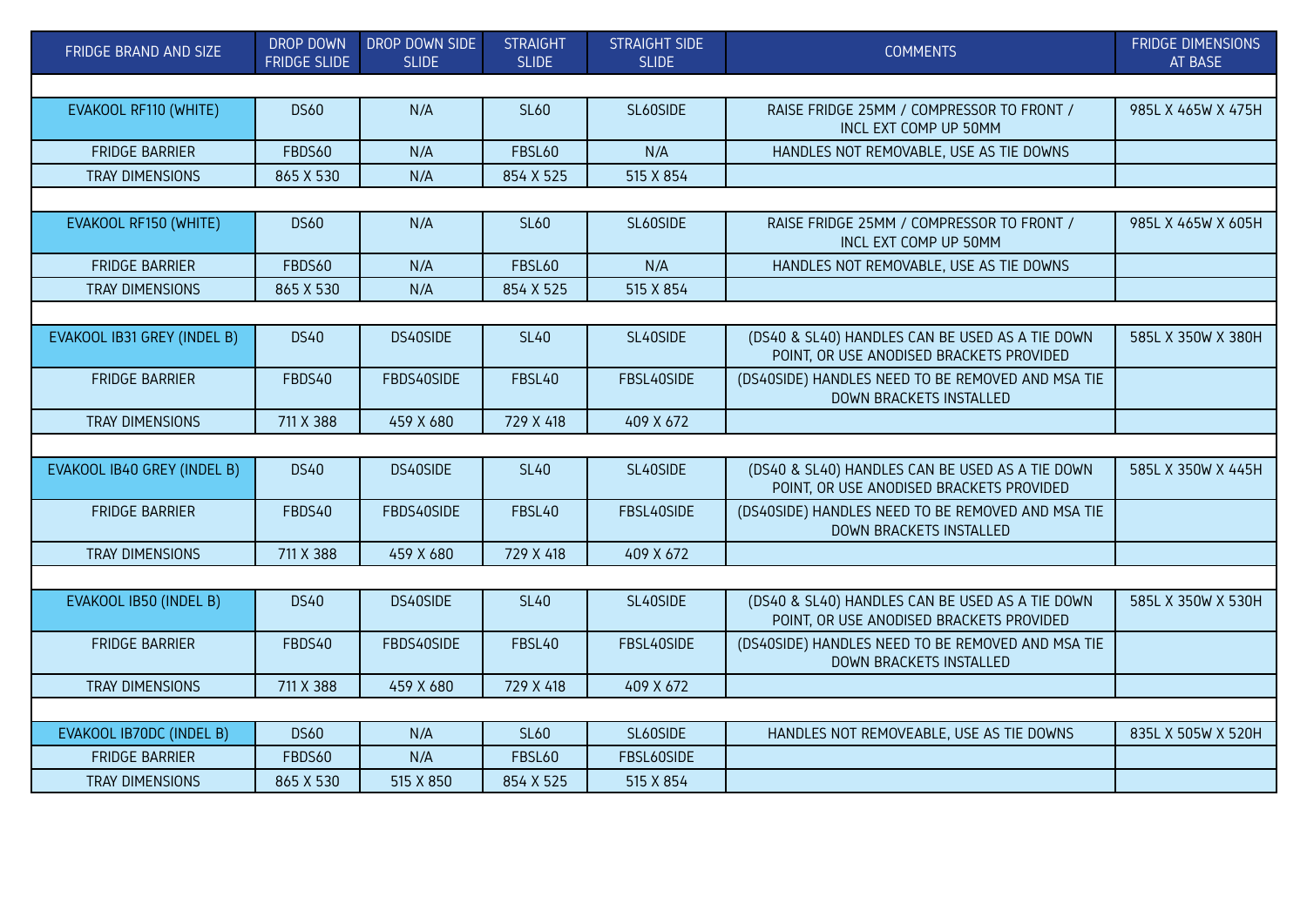| FRIDGE BRAND AND SIZE  | DROP DOWN<br><b>FRIDGE SLIDE</b> | DROP DOWN SIDE<br><b>SLIDE</b> | <b>STRAIGHT</b><br><b>SLIDE</b> | <b>STRAIGHT SIDE</b><br><b>SLIDE</b> | <b>COMMENTS</b>                                                                         | <b>FRIDGE DIMENSIONS</b><br>AT BASE |
|------------------------|----------------------------------|--------------------------------|---------------------------------|--------------------------------------|-----------------------------------------------------------------------------------------|-------------------------------------|
|                        |                                  |                                |                                 |                                      |                                                                                         |                                     |
| EVAKOOL RV25           | <b>DS40</b>                      | DS40SIDE                       | <b>SL40</b>                     | SL40SIDE                             | (DS40 & SL40) USED AS A TIE DOWN POINT, OR USE<br>ANODISED BRACKETS PROVIDED            | 556L X 340W X 395H                  |
| <b>FRIDGE BARRIER</b>  | FBDS40                           | FBDS40SIDE                     | FBSL40                          | FBSL40SIDE                           | (DS40SIDE & SL40SIDE) HANDLES NEED TO BE REMOVED<br>AND MSA TIE DOWN BRACKETS INSTALLED |                                     |
| <b>TRAY DIMENSIONS</b> | 711 X 388                        | 459 X 680                      | 729 X 418                       | 409 X 672                            |                                                                                         |                                     |
|                        |                                  |                                |                                 |                                      |                                                                                         |                                     |
| EVAKOOL RV35           | <b>DS40</b>                      | DS40SIDE                       | <b>SL40</b>                     | SL40SIDE                             | (DS40 & SL40) USED AS A TIE DOWN POINT,<br>OR USE ANODISED BRACKETS PROVIDED            | 556L X 340W X 585H                  |
| <b>FRIDGE BARRIER</b>  | FBDS40                           | FBDS40SIDE                     | FBSL40                          | FBSL40SIDE                           | (DS40SIDE & SL40SIDE) HANDLES NEED TO BE REMOVED<br>AND MSA TIE DOWN BRACKETS INSTALLED |                                     |
| <b>TRAY DIMENSIONS</b> | 711 X 388                        | 459 X 680                      | 729 X 418                       | 409 X 672                            |                                                                                         |                                     |
|                        |                                  |                                |                                 |                                      |                                                                                         |                                     |
| EVAKOOL RV62           | <b>DS60</b>                      | DS60SIDE                       | <b>SL60</b>                     | SL60SIDE                             | (DS60 & SL60) USED AS A TIE DOWN POINT,<br>OR USE ANODISED BRACKETS PROVIDED            | 802L X 485W X 470H                  |
| <b>FRIDGE BARRIER</b>  | FBDS60                           | FBDS60SIDE                     | <b>FBSL60</b>                   | FBSL60SIDE                           | (DS60SIDE & SL60SIDE) HANDLES NEED TO BE REMOVED<br>AND MSA TIE DOWN BRACKETS INSTALLED |                                     |
| <b>TRAY DIMENSIONS</b> | 865 X 530                        | 515 X 850                      | 854 X 525                       | 515 X 854                            |                                                                                         |                                     |
|                        |                                  |                                |                                 |                                      |                                                                                         |                                     |
| EVAKOOL RV82           | <b>DS60</b>                      | DS60SIDE                       | <b>SL60</b>                     | SL60SIDE                             | (DS60 & SL60) USED AS A TIE DOWN POINT,<br>OR USE ANODISED BRACKETS PROVIDED            | 802L X 485W X 568H                  |
| <b>FRIDGE BARRIER</b>  | FBDS60                           | FBDS60SIDE                     | <b>FBSL60</b>                   | FBSL60SIDE                           | (DS60SIDE & SL60SIDE) HANDLES NEED TO BE REMOVED<br>AND MSA TIE DOWN BRACKETS INSTALLED |                                     |
| <b>TRAY DIMENSIONS</b> | 865 X 530                        | 515 X 850                      | 854 X 525                       | 515 X 854                            |                                                                                         |                                     |
|                        |                                  |                                |                                 |                                      |                                                                                         |                                     |
| EVAKOOL ED40 (WHITE)   | <b>DS40</b>                      | DS40SIDE                       | <b>SL40</b>                     | SL40SIDE                             | HANDLES NOT REMOVEABLE, USE AS TIE DOWNS                                                | 650L X 355W X 490H                  |
| <b>FRIDGE BARRIER</b>  | FBDS40                           | FBDS40SIDE                     | FBSL40                          | FBSL40SIDE                           |                                                                                         |                                     |
| <b>TRAY DIMENSIONS</b> | 711 X 388                        | 459 X 727                      | 729 X 418                       | 409 X 672                            |                                                                                         |                                     |
|                        |                                  |                                |                                 |                                      |                                                                                         |                                     |
| <b>EVAKOOL FM55</b>    | <b>DS60</b>                      | DS60SIDE                       | <b>SL60</b>                     | SL60SIDE                             | NO TIE DOWN POINTS                                                                      | 790L X 480W X 490H                  |
| <b>FRIDGE BARRIER</b>  | FBDS60                           | FBDS60SIDE                     | <b>FBSL60</b>                   | FBSL60SIDE                           |                                                                                         |                                     |
| TRAY DIMENSIONS        | 865 X 530                        | 515 X 850                      | 854 X 525                       | 515 X 854                            |                                                                                         |                                     |
|                        |                                  |                                |                                 |                                      |                                                                                         |                                     |
| EVAKOOL FM60 YELLOW    | N/A                              | N/A                            | N/A                             | N/A                                  | FRIDGE DOES NOT FIT                                                                     | 925L X 495W X 470H                  |
| <b>FRIDGE BARRIER</b>  |                                  |                                |                                 |                                      |                                                                                         |                                     |
| TRAY DIMENSIONS        |                                  |                                |                                 |                                      |                                                                                         |                                     |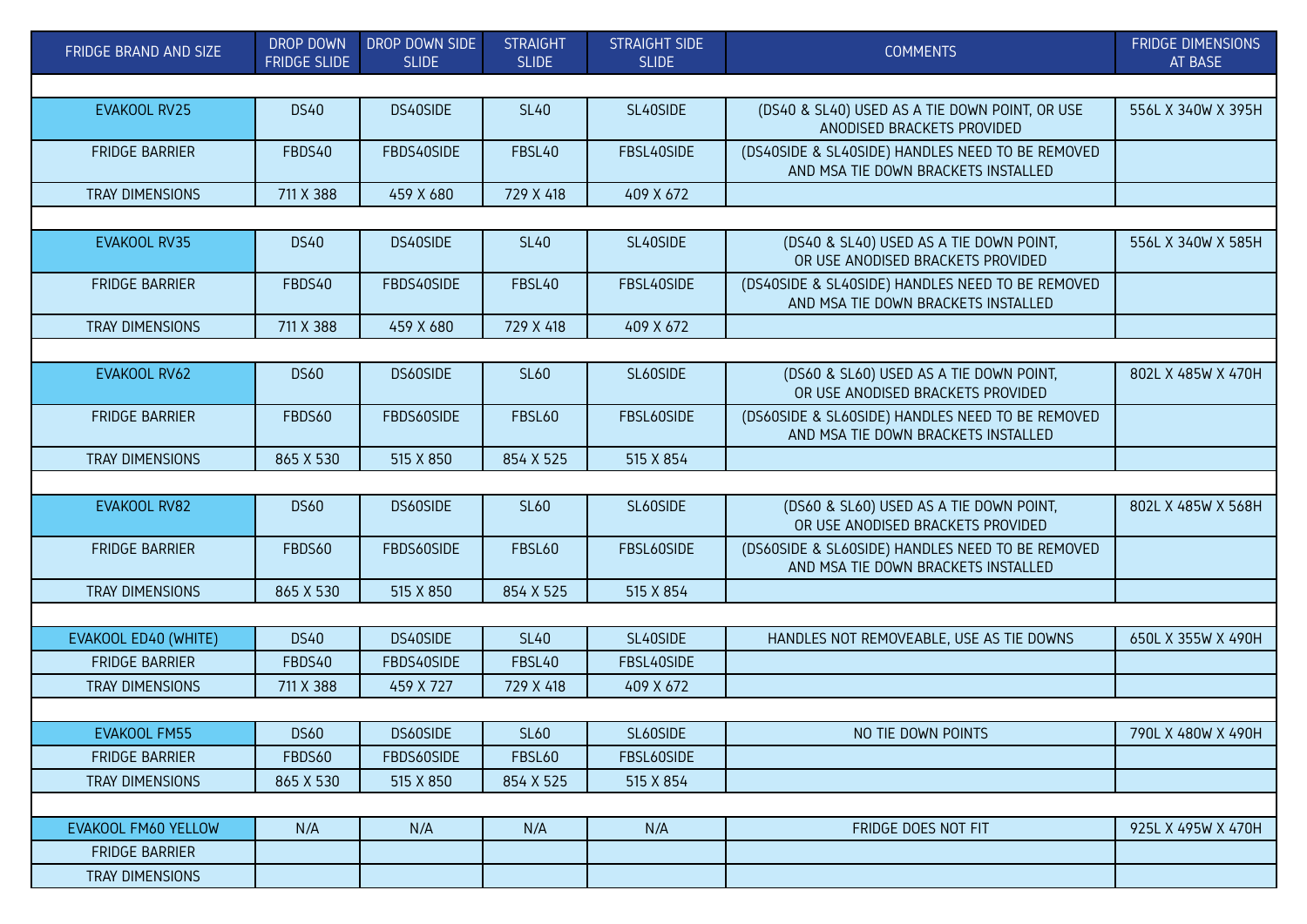| FRIDGE BRAND AND SIZE       | DROP DOWN<br><b>FRIDGE SLIDE</b> | DROP DOWN SIDE<br><b>SLIDE</b> | <b>STRAIGHT</b><br><b>SLIDE</b> | <b>STRAIGHT SIDE</b><br><b>SLIDE</b> | <b>COMMENTS</b>                         | <b>FRIDGE DIMENSIONS</b><br>AT BASE |  |  |
|-----------------------------|----------------------------------|--------------------------------|---------------------------------|--------------------------------------|-----------------------------------------|-------------------------------------|--|--|
|                             |                                  |                                |                                 |                                      |                                         |                                     |  |  |
| EVAKOOL FM70                | N/A                              | N/A                            | N/A                             | N/A                                  | FRIDGE DOES NOT FIT                     | 1000L X 400W X 430H                 |  |  |
| <b>FRIDGE BARRIER</b>       |                                  |                                |                                 |                                      |                                         |                                     |  |  |
| <b>TRAY DIMENSIONS</b>      |                                  |                                |                                 |                                      |                                         |                                     |  |  |
|                             |                                  |                                |                                 |                                      |                                         |                                     |  |  |
| EVAKOOL FM95                | N/A                              | N/A                            | <b>SL60</b>                     | N/A                                  | HANDLES NOT REMOVABLE, USE AS TIE DOWNS | 860L X 440W X 575H                  |  |  |
| <b>FRIDGE BARRIER</b>       | N/A                              | N/A                            | <b>FBSL60</b>                   | N/A                                  |                                         |                                     |  |  |
| TRAY DIMENSIONS             | 865 X 530                        | 515 X 850                      | 854 X 525                       | 515 X 854                            |                                         |                                     |  |  |
|                             |                                  |                                |                                 |                                      |                                         |                                     |  |  |
| EVAKOOL TRAVELMATE TMX 35   | <b>DS45</b>                      | DS40SIDE                       | <b>SL40</b>                     | SL45SIDE                             | HANDLES NOT REMOVABLE, USE AS TIE DOWNS | 680L X 410W X 441H                  |  |  |
| <b>FRIDGE BARRIER</b>       | FBDS45                           | FBDS40SIDE                     | FBSL40                          | FBSL45SIDE                           |                                         |                                     |  |  |
| TRAY DIMENSIONS             | 690 X 480                        | 459 X 680                      | 729 X 418                       | 459 X 731                            |                                         |                                     |  |  |
|                             |                                  |                                |                                 |                                      |                                         |                                     |  |  |
| EVAKOOL TRAVELMATE - TMX 45 | <b>DS45</b>                      | DS40SIDE                       | <b>SL40</b>                     | SL45SIDE                             | HANDLES NOT REMOVABLE, USE AS TIE DOWNS | 680L X 410W X 491H                  |  |  |
| <b>FRIDGE BARRIER</b>       | FBDS45                           | FBDS40SIDE                     | FBSL40                          | FBSL45SIDE                           |                                         |                                     |  |  |
| <b>TRAY DIMENSIONS</b>      | 690 X 480                        | 459 X 680                      | 729 X 418                       | 459 X 731                            |                                         |                                     |  |  |
|                             |                                  |                                |                                 |                                      |                                         |                                     |  |  |
| EVAKOOL TRAVELMATE - TMX 50 | <b>DS45</b>                      | DS40SIDE                       | <b>SL40</b>                     | SL45SIDE                             | HANDLES NOT REMOVABLE, USE AS TIE DOWNS | 680L X 410W X 521H                  |  |  |
| <b>FRIDGE BARRIER</b>       | FBDS45                           | FBDS40SIDE                     | FBSL40                          | FBSL45SIDE                           |                                         |                                     |  |  |
| <b>TRAY DIMENSIONS</b>      | 690 X 480                        | 459 X 680                      | 729 X 418                       | 459 X 731                            |                                         |                                     |  |  |
|                             |                                  |                                |                                 |                                      |                                         |                                     |  |  |
| EVAKOOL TRAVELMATE TMX 55   | <b>DS45</b>                      | DS45SIDE                       | <b>SL45</b>                     | SL45SIDE                             | HANDLES NOT REMOVABLE, USE AS TIE DOWNS | 710L X 455W X 468H                  |  |  |
| <b>FRIDGE BARRIER</b>       | FBDS45                           | FBDS45SIDE                     | FBSL45                          | FBSL45SIDE                           |                                         |                                     |  |  |
| <b>TRAY DIMENSIONS</b>      | 690 X 480                        | 459 X 727                      | 694 X 480                       | 459 X 731                            |                                         |                                     |  |  |
|                             |                                  |                                |                                 |                                      |                                         |                                     |  |  |
| EVAKOOL TRAVELMATE TMX 65   | <b>DS45</b>                      | DS45SIDE                       | <b>SL45</b>                     | SL45SIDE                             | HANDLES NOT REMOVABLE, USE AS TIE DOWNS | 710L X 455W X 558H                  |  |  |
| <b>FRIDGE BARRIER</b>       | FBDS45                           | FBDS45SIDE                     | FBSL45                          | FBSL45SIDE                           |                                         |                                     |  |  |
| <b>TRAY DIMENSIONS</b>      | 690 X 480                        | 459 X 727                      | 694 X 480                       | 459 X 731                            |                                         |                                     |  |  |
|                             |                                  |                                |                                 |                                      |                                         |                                     |  |  |
| EVAKOOL TRAVELMATE TMX 75   | N/A TOO HIGH                     | N/A TOO HIGH                   | <b>SL45</b>                     | SL45SIDE                             | HANDLES NOT REMOVABLE, USE AS TIE DOWNS | 710L X 455W X 648H                  |  |  |
| <b>FRIDGE BARRIER</b>       | N/A TOO HIGH                     | N/A TOO HIGH                   | N/A TOO HIGH                    | N/A TOO HIGH                         |                                         |                                     |  |  |
| <b>TRAY DIMENSIONS</b>      | N/A TOO HIGH                     | N/A TOO HIGH                   | 694 X 480                       | 459 X 731                            |                                         |                                     |  |  |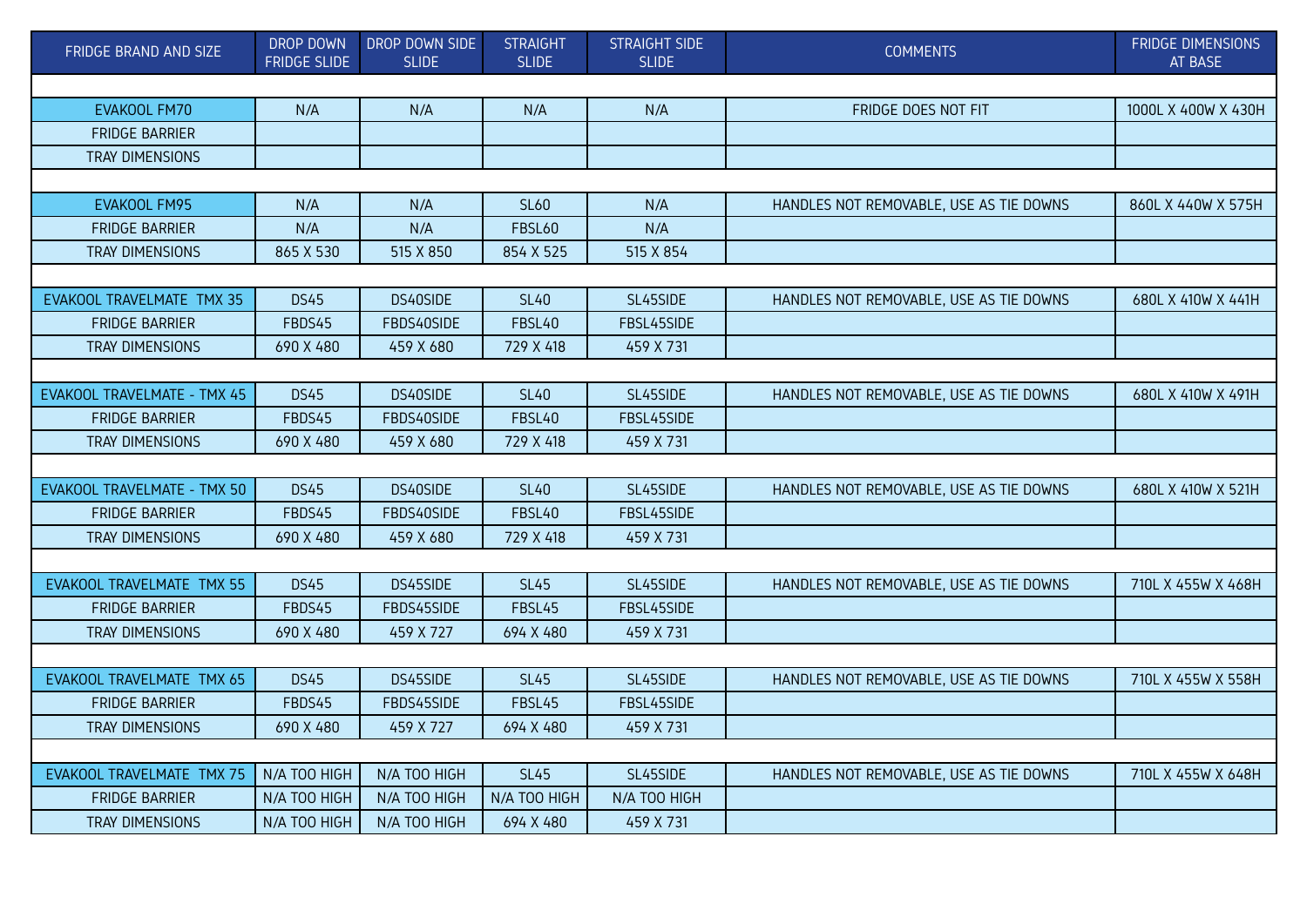| FRIDGE BRAND AND SIZE        | DROP DOWN<br><b>FRIDGE SLIDE</b> | DROP DOWN SIDE<br><b>SLIDE</b> | <b>STRAIGHT</b><br><b>SLIDE</b> | <b>STRAIGHT SIDE</b><br><b>SLIDE</b> | <b>COMMENTS</b>                                                                             | <b>FRIDGE DIMENSIONS</b><br>AT BASE |  |  |  |
|------------------------------|----------------------------------|--------------------------------|---------------------------------|--------------------------------------|---------------------------------------------------------------------------------------------|-------------------------------------|--|--|--|
|                              |                                  |                                |                                 |                                      |                                                                                             |                                     |  |  |  |
| <b>EVAKOOL G45 (GLACIER)</b> | <b>DS45</b>                      | DS45 SIDE                      | <b>SL45</b>                     | SL45 SIDE                            | HANDLES NOT REMOVABLE, USE AS TIE DOWNS                                                     | 620L X 430W X 495H                  |  |  |  |
| <b>FRIDGE BARRIER</b>        | FBDS45                           | FBDS45 SIDE                    | FBSL45                          | FBSL45 SIDE                          |                                                                                             |                                     |  |  |  |
| TRAY DIMENSIONS              | 690 X 480                        | 459 X 727                      | 694 X 480                       | 459 X 731                            |                                                                                             |                                     |  |  |  |
|                              |                                  |                                |                                 |                                      |                                                                                             |                                     |  |  |  |
| EVAKOOL G55 (GLACIER)        | <b>DS45</b>                      | DS45 SIDE                      | <b>SL45</b>                     | SL45 SIDE                            | HANDLES NOT REMOVABLE, USE AS TIE DOWNS                                                     | 620L X 430W X 554H                  |  |  |  |
| <b>FRIDGE BARRIER</b>        | FBDS45                           | FBDS45 SIDE                    | FBSL45                          | FBSL45 SIDE                          |                                                                                             |                                     |  |  |  |
| <b>TRAY DIMENSIONS</b>       | 690 X 480                        | 459 X 727                      | 694 X 480                       | 459 X 731                            |                                                                                             |                                     |  |  |  |
|                              |                                  |                                |                                 |                                      |                                                                                             |                                     |  |  |  |
| EVAKOOL G65 (GLACIER)        | N/A                              | N/A                            | <b>SL45</b>                     | SL45 SIDE                            | HANDLES NOT REMOVABLE, USE AS TIE DOWNS                                                     | 620L X 430W X 634H                  |  |  |  |
| <b>FRIDGE BARRIER</b>        |                                  |                                | N/A                             | N/A                                  |                                                                                             |                                     |  |  |  |
| <b>TRAY DIMENSIONS</b>       |                                  |                                | 694 X 480                       | 459 X 731                            |                                                                                             |                                     |  |  |  |
|                              |                                  |                                |                                 |                                      |                                                                                             |                                     |  |  |  |
| EVAKOOL G75 (GLACIER)        | <b>DS60</b>                      | DS60SIDE                       | <b>SL60</b>                     | SL60SIDE                             | HANDLES NOT REMOVABLE, USE AS TIE DOWNS                                                     | 805L X 475W X 514H                  |  |  |  |
| <b>FRIDGE BARRIER</b>        | FBDS60                           | FBDS60SIDE                     | <b>FBSL60</b>                   | FBSL60SIDE                           |                                                                                             |                                     |  |  |  |
| TRAY DIMENSIONS              | 865 X 530                        | 515 X 850                      | 854 X 525                       | 515 X 854                            |                                                                                             |                                     |  |  |  |
|                              |                                  |                                |                                 |                                      |                                                                                             |                                     |  |  |  |
| EVAKOOL G80 (GLACIER)        | <b>DS60</b>                      | DS60SIDE                       | <b>SL60</b>                     | SL60SIDE                             | HANDLES NOT REMOVABLE, USE AS TIE DOWNS                                                     | 805L X 475W X 514H                  |  |  |  |
| <b>FRIDGE BARRIER</b>        | FBDS60                           | FBDS60SIDE                     | <b>FBSL60</b>                   | FBSL60SIDE                           |                                                                                             |                                     |  |  |  |
| TRAY DIMENSIONS              | 865 X 530                        | 515 X 850                      | 854 X 525                       | 515 X 854                            |                                                                                             |                                     |  |  |  |
|                              |                                  |                                |                                 |                                      |                                                                                             |                                     |  |  |  |
| EVAKOOL G89 (GLACIER)        | <b>DS60</b>                      | DS60SIDE                       | <b>SL60</b>                     | SL60SIDE                             | HANDLES NOT REMOVABLE, USE AS TIE DOWNS                                                     | 805L X 475W X 514H                  |  |  |  |
| <b>FRIDGE BARRIER</b>        | FBDS60                           | FBDS60SIDE                     | <b>FBSL60</b>                   | FBSL60SIDE                           |                                                                                             |                                     |  |  |  |
| TRAY DIMENSIONS              | 865 X 530                        | 515 X 850                      | 854 X 525                       | 515 X 854                            |                                                                                             |                                     |  |  |  |
|                              |                                  |                                |                                 |                                      |                                                                                             |                                     |  |  |  |
| <b>IRONMAN</b>               |                                  |                                |                                 |                                      |                                                                                             |                                     |  |  |  |
|                              |                                  |                                |                                 |                                      |                                                                                             |                                     |  |  |  |
| IRONMAN 30L (INDEL B)        | <b>DS40</b>                      | DS40SIDE                       | <b>SL40</b>                     | SL40SIDE                             | (DS40 & SL40) HANDLES CAN BE USED AS A TIE DOWN<br>POINT, OR USE ANODISED BRACKETS PROVIDED | 585L X 350W X 380H                  |  |  |  |
| <b>FRIDGE BARRIER</b>        | FBDS40                           | FBDS40SIDE                     | FBSL40                          | FBSL40SIDE                           | (DS40SIDE) HANDLES NEED TO BE REMOVED AND MSA TIE<br>DOWN BRACKETS INSTALLED                |                                     |  |  |  |
| <b>TRAY DIMENSIONS</b>       | 711 X 388                        | 459 X 680                      | 729 X 418                       | 409 X 672                            |                                                                                             |                                     |  |  |  |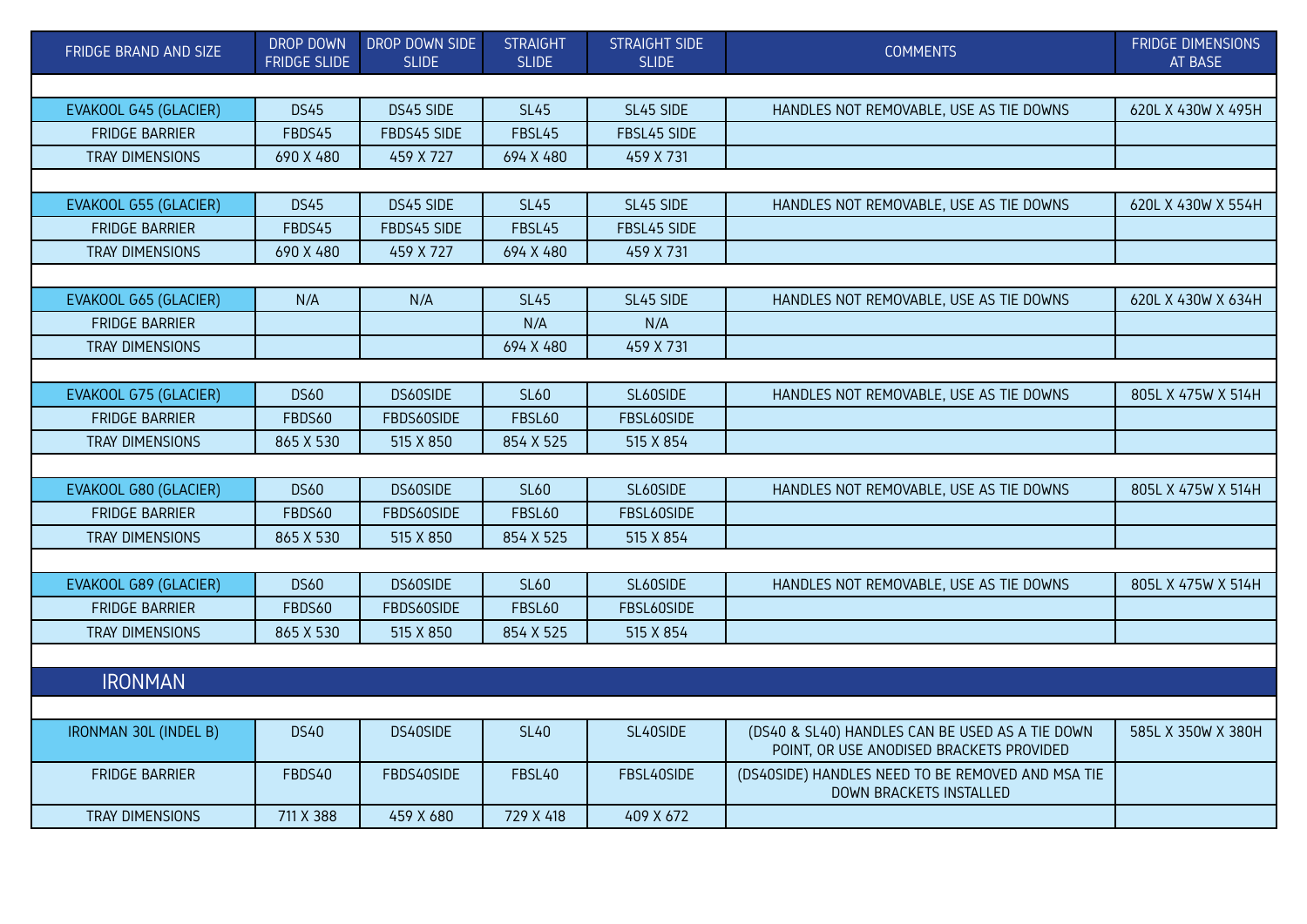| FRIDGE BRAND AND SIZE  | DROP DOWN<br><b>FRIDGE SLIDE</b> | DROP DOWN SIDE<br><b>SLIDE</b> | <b>STRAIGHT</b><br><b>SLIDE</b> | <b>STRAIGHT SIDE</b><br><b>SLIDE</b> | <b>COMMENTS</b>                                                                             | <b>FRIDGE DIMENSIONS</b><br>AT BASE |
|------------------------|----------------------------------|--------------------------------|---------------------------------|--------------------------------------|---------------------------------------------------------------------------------------------|-------------------------------------|
|                        |                                  |                                |                                 |                                      |                                                                                             |                                     |
| IRONMAN 40L (INDEL B)  | <b>DS40</b>                      | DS40SIDE                       | <b>SL40</b>                     | SL40SIDE                             | (DS40 & SL40) HANDLES CAN BE USED AS A TIE DOWN<br>POINT, OR USE ANODISED BRACKETS PROVIDED | 585L X 350W X 490H                  |
| <b>FRIDGE BARRIER</b>  | FBDS40                           | FBDS40SIDE                     | FBSL40                          | FBSL40SIDE                           | (DS40SIDE) HANDLES NEED TO BE REMOVED AND MSA TIE<br>DOWN BRACKETS INSTALLED                |                                     |
| TRAY DIMENSIONS        | 711 X 388                        | 459 X 680                      | 729 X 418                       | 409 X 672                            |                                                                                             |                                     |
|                        |                                  |                                |                                 |                                      |                                                                                             |                                     |
| IRONMAN 50L (INDEL B)  | <b>DS40</b>                      | DS40SIDE                       | <b>SL40</b>                     | SL40SIDE                             | (DS40 & SL40) HANDLES CAN BE USED AS A TIE DOWN<br>POINT, OR USE ANODISED BRACKETS PROVIDED | 585L X 350W X 530H                  |
| <b>FRIDGE BARRIER</b>  | FBDS40                           | FBDS40SIDE                     | FBSL40                          | FBSL40SIDE                           | (DS40SIDE) HANDLES NEED TO BE REMOVED AND MSA TIE<br>DOWN BRACKETS INSTALLED                |                                     |
| <b>TRAY DIMENSIONS</b> | 711 X 388                        | 459 X 680                      | 729 X 418                       | 409 X 672                            |                                                                                             |                                     |
|                        |                                  |                                |                                 |                                      |                                                                                             |                                     |
| <b>IRONMAN 65L</b>     | <b>DS60</b>                      | DS60SIDE                       | <b>SL60</b>                     | SL60SIDE                             | HANDLES NOT REMOVABLE, USE AS TIE DOWNS                                                     | 785L X 470W X 490H                  |
| <b>FRIDGE BARRIER</b>  | FBDS60                           | FBDS60SIDE                     | <b>FBSL60</b>                   | FBSL60SIDE                           |                                                                                             |                                     |
| TRAY DIMENSIONS        | 865 X 530                        | 515 X 850                      | 854 X 525                       | 515 X 854                            |                                                                                             |                                     |
|                        |                                  |                                |                                 |                                      |                                                                                             |                                     |
| <b>IRONMAN 74L</b>     | <b>DS60</b>                      | DS60SIDE                       | <b>SL60</b>                     | SL60SIDE                             | HANDLES NOT REMOVABLE, USE AS TIE DOWNS                                                     | 785L X 470W X 490H                  |
| <b>FRIDGE BARRIER</b>  | FBDS60                           | FBDS60SIDE                     | <b>FBSL60</b>                   | FBSL60SIDE                           |                                                                                             |                                     |
| TRAY DIMENSIONS        | 865 X 530                        | 515 X 850                      | 854 X 525                       | 515 X 854                            |                                                                                             |                                     |
|                        |                                  |                                |                                 |                                      |                                                                                             |                                     |
| <b>NATIONAL LUNA</b>   |                                  |                                |                                 |                                      |                                                                                             |                                     |
|                        |                                  |                                |                                 |                                      |                                                                                             |                                     |
| NATIONAL LUNA 40/42    | <b>DS45</b>                      | DS40SIDE                       | <b>SL40</b>                     | SL40SIDE                             | STAINLESS & ALLOY -<br>HANDLES NOT REMOVABLE, USE AS TIE DOWNS                              | 610 X 405W X 515H                   |
| <b>FRIDGE BARRIER</b>  | FBDS45                           | FBDS40SIDE                     | FBSL40                          | FBSL40SIDE                           |                                                                                             |                                     |
| TRAY DIMENSIONS        | 690 X 480                        | 459 X 680                      | 727 X 418                       | 409 X 672                            |                                                                                             |                                     |
|                        |                                  |                                |                                 |                                      |                                                                                             |                                     |
| NATIONAL LUNA 50/52    | <b>DS50</b>                      | DS50SIDE                       | <b>SL40</b>                     | SL40SIDE                             | STAINLESS & ALLOY -<br>HANDLES NOT REMOVABLE, USE AS TIE DOWNS                              | 685L X 370W X 506H                  |
| <b>FRIDGE BARRIER</b>  | FBDS50                           | FBDS50SIDE                     | FBSL40                          | FBSL40SIDE                           |                                                                                             |                                     |
| TRAY DIMENSIONS        | 814 X 480                        | 465 X 830                      | 729 X 418                       | 729 X 418                            |                                                                                             |                                     |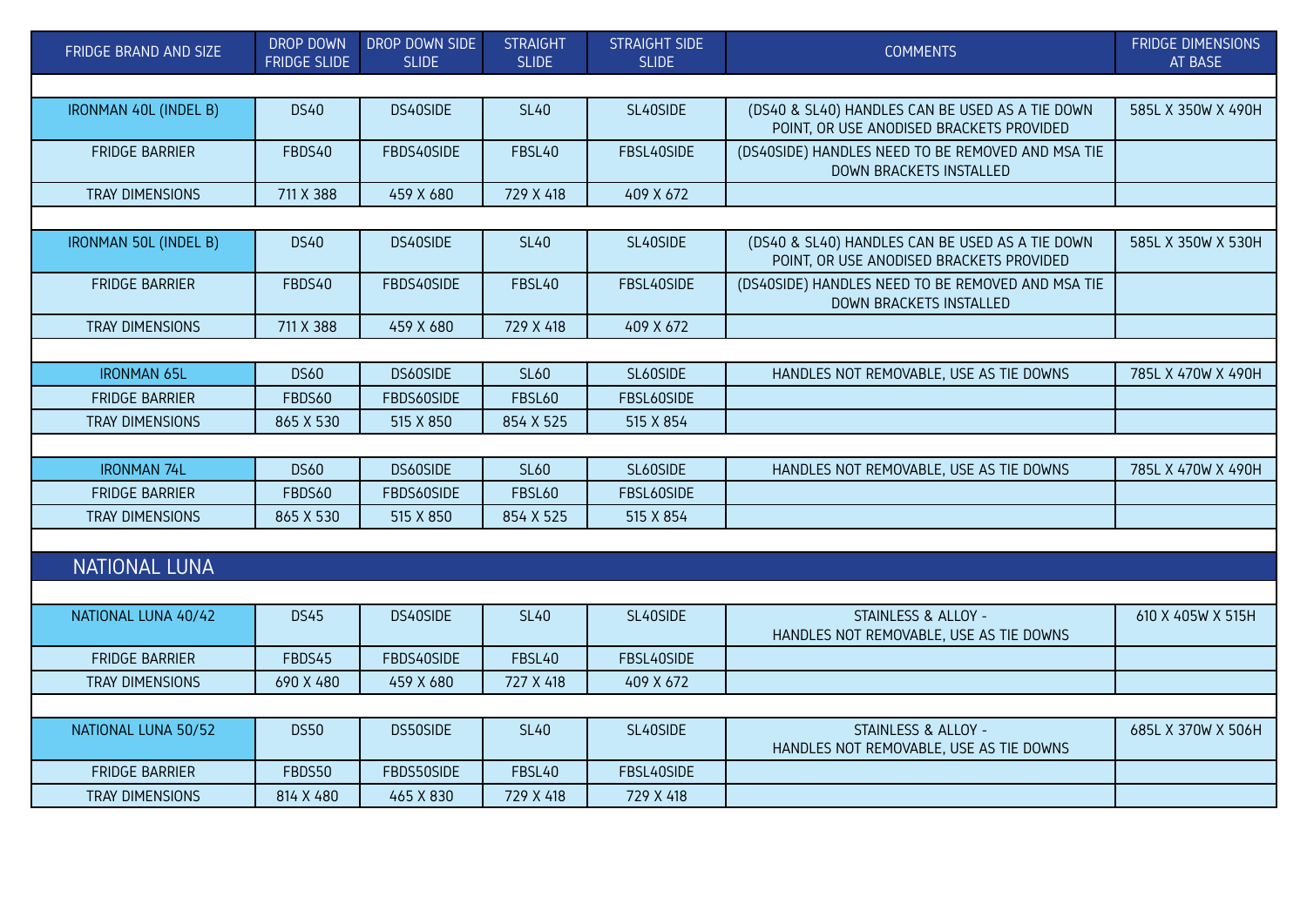| FRIDGE BRAND AND SIZE    | <b>DROP DOWN</b><br><b>FRIDGE SLIDE</b> | DROP DOWN SIDE<br><b>SLIDE</b> | <b>STRAIGHT</b><br><b>SLIDE</b> | <b>STRAIGHT SIDE</b><br><b>SLIDE</b> | <b>COMMENTS</b>                                                | <b>FRIDGE DIMENSIONS</b><br>AT BASE |  |  |
|--------------------------|-----------------------------------------|--------------------------------|---------------------------------|--------------------------------------|----------------------------------------------------------------|-------------------------------------|--|--|
|                          |                                         |                                |                                 |                                      |                                                                |                                     |  |  |
| <b>NATIONAL LUNA 65</b>  | N/A                                     | N/A                            | <b>SL40</b>                     | SL45SIDE                             | ALLOY - HANDLES NOT REMOVABLE, USE AS TIE DOWNS                | 685L X 370W X 715H                  |  |  |
| <b>FRIDGE BARRIER</b>    | N/A                                     | N/A                            | N/A                             | N/A                                  |                                                                |                                     |  |  |
| <b>TRAY DIMENSIONS</b>   |                                         |                                | 729 X 418                       | 459 X 731                            |                                                                |                                     |  |  |
|                          |                                         |                                |                                 |                                      |                                                                |                                     |  |  |
| NATIONAL LUNA 74         | <b>DS60</b>                             | DS60SIDE                       | <b>SL60</b>                     | SL60SIDE                             | STAINLESS & ALLOY -<br>HANDLES NOT REMOVABLE, USE AS TIE DOWNS | 810L X 480W X 535H                  |  |  |
| <b>FRIDGE BARRIER</b>    | FBDS60                                  | FBDS60SIDE                     | <b>FBSL60</b>                   | FBSL60SIDE                           |                                                                |                                     |  |  |
| TRAY DIMENSIONS          | 865 X 530                               | 515 X 850                      | 854 X 525                       | 515 X 854                            |                                                                |                                     |  |  |
|                          |                                         |                                |                                 |                                      |                                                                |                                     |  |  |
| NATIONAL LUNA 80         | <b>DS60</b>                             | DS60SIDE                       | <b>SL60</b>                     | SL60SIDE                             | STAINLESS & ALLOY -<br>HANDLES NOT REMOVABLE, USE AS TIE DOWNS | 810L X 480W X 535H                  |  |  |
| <b>FRIDGE BARRIER</b>    | FBDS60                                  | FBDS60SIDE                     | <b>FBSL60</b>                   | FBSL60SIDE                           |                                                                |                                     |  |  |
| <b>TRAY DIMENSIONS</b>   | 865 X 530                               | 515 X 850                      | 854 X 525                       | 515 X 854                            |                                                                |                                     |  |  |
|                          |                                         |                                |                                 |                                      |                                                                |                                     |  |  |
| NATIONAL LUNA 90         | <b>DS60</b>                             | DS60SIDE                       | <b>SL60</b>                     | SL60SIDE                             | STAINLESS & ALLOY -<br>HANDLES NOT REMOVABLE, USE AS TIE DOWNS | 810L X 480W X 535H                  |  |  |
| <b>FRIDGE BARRIER</b>    | FBDS60                                  | FBDS60SIDE                     | <b>FBSL60</b>                   | FBSL60SIDE                           |                                                                |                                     |  |  |
| <b>TRAY DIMENSIONS</b>   | 865 X 530                               | 515 X 850                      | 854 X 525                       | 515 X 854                            |                                                                |                                     |  |  |
|                          |                                         |                                |                                 |                                      |                                                                |                                     |  |  |
| NATIONAL LUNA 95         | <b>DS60</b>                             | DS60SIDE                       | <b>SL60</b>                     | SL60SIDE                             | STAINLESS - HANDLES NOT REMOVABLE, USE AS TIE DOWNS            | 810L X 480W X 635H                  |  |  |
| <b>FRIDGE BARRIER</b>    | N/A TOO HIGH                            | N/A TOO HIGH                   | N/A TOO HIGH                    | N/A TOO HIGH                         |                                                                |                                     |  |  |
| TRAY DIMENSIONS          | 865 X 530                               | 515 X 850                      | 854 X 525                       | 515 X 854                            |                                                                |                                     |  |  |
|                          |                                         |                                |                                 |                                      |                                                                |                                     |  |  |
| <b>NATIONAL LUNA 125</b> | <b>DS60</b>                             | DS60SIDE                       | <b>SL60</b>                     | SL60SIDE                             | STAINLESS - HANDLES NOT REMOVABLE, USE AS TIE DOWNS            | 810L X 480W X 635H                  |  |  |
| <b>FRIDGE BARRIER</b>    | N/A TOO HIGH                            | N/A TOO HIGH                   | N/A TOO HIGH                    | N/A TOO HIGH                         |                                                                |                                     |  |  |
| <b>TRAY DIMENSIONS</b>   | 865 X 530                               | 515 X 850                      | 854 X 525                       | 515 X 854                            |                                                                |                                     |  |  |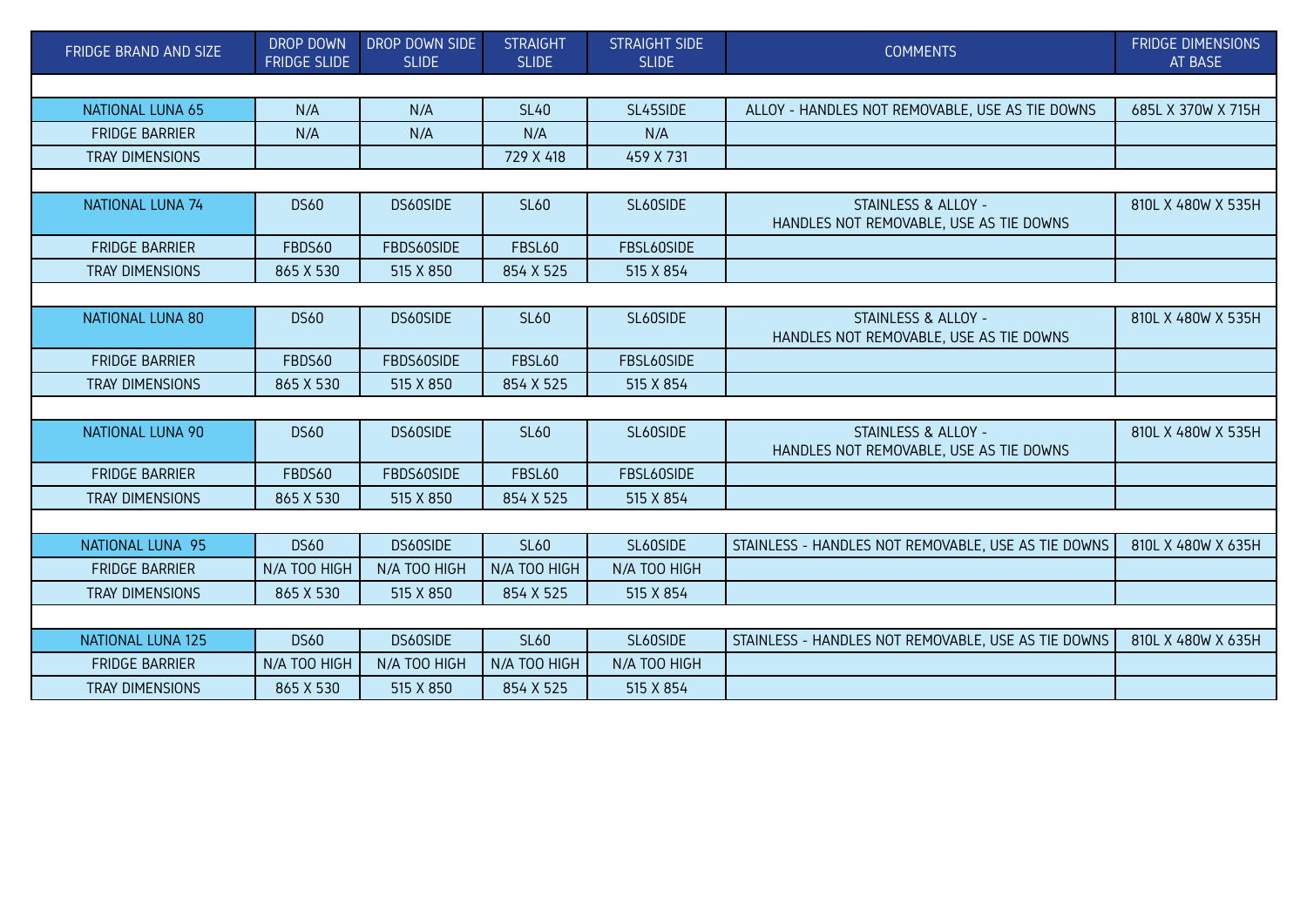| FRIDGE BRAND AND SIZE       | DROP DOWN<br><b>FRIDGE SLIDE</b> | DROP DOWN SIDE<br><b>SLIDE</b> | <b>\STRAIGHT</b><br><b>SLIDE</b> | <b>STRAIGHT SIDE</b><br><b>SLIDE</b> | <b>COMMENTS</b>                                                                             | <b>FRIDGE DIMENSIONS</b><br>AT BASE |
|-----------------------------|----------------------------------|--------------------------------|----------------------------------|--------------------------------------|---------------------------------------------------------------------------------------------|-------------------------------------|
|                             |                                  |                                |                                  |                                      |                                                                                             |                                     |
| <b>OPPOSITE LOCK</b>        |                                  |                                |                                  |                                      |                                                                                             |                                     |
|                             |                                  |                                |                                  |                                      |                                                                                             |                                     |
| OPPOSITE LOCK 50L (INDEL B) | <b>DS40</b>                      | DS40SIDE                       | <b>SL40</b>                      | SL40SIDE                             | (DS40 & SL40) HANDLES CAN BE USED AS A TIE DOWN<br>POINT, OR USE ANODISED BRACKETS PROVIDED | 585L X 350W X 530H                  |
| <b>FRIDGE BARRIER</b>       | FBDS40                           | FBDS40SIDE                     | FBSL40                           | FBSL40SIDE                           | (DS40SIDE) HANDLES NEED TO BE REMOVED AND MSA TIE<br>DOWN BRACKETS INSTALLED                |                                     |
| TRAY DIMENSIONS             | 711 X 388                        | 459 X 680                      | 729 X 418                        | 409 X 672                            |                                                                                             |                                     |
|                             |                                  |                                |                                  |                                      |                                                                                             |                                     |
| OPPOSITE LOCK 40L OP40SS    | <b>DS45</b>                      | DS40SIDE                       | <b>SL45</b>                      | SL45SIDE                             | HANDLES NOT REMOVABLE, USE AS TIE DOWNS                                                     | 600L X 420W X 52.5H                 |
| <b>FRIDGE BARRIER</b>       | FBDS45                           | FBDS40SIDE                     | FBSL45                           | FBSL45SIDE                           |                                                                                             |                                     |
| TRAY DIMENSIONS             | 690 X 480                        | 459 X 680                      | 694 X 480                        | 459 X 731                            |                                                                                             |                                     |
|                             |                                  |                                |                                  |                                      |                                                                                             |                                     |
| OPPOSITE LOCK 72L OP80DSS   | <b>DS50</b>                      | DS60SIDE                       | <b>SL50</b>                      | SL45SIDE                             | HANDLES NOT REMOVABLE, USE AS TIE DOWNS                                                     | 715L X 455W X 605H                  |
| <b>FRIDGE BARRIER</b>       | FBDS50                           | FBDS60SIDE                     | FBSL50                           | FBSL45SIDE                           |                                                                                             |                                     |
| <b>TRAY DIMENSIONS</b>      | 814 X 480                        | 515 X 850                      | 814 X 475                        | 459 X 731                            |                                                                                             |                                     |
|                             |                                  |                                |                                  |                                      |                                                                                             |                                     |
| <b>PRIMUS</b>               |                                  |                                |                                  |                                      |                                                                                             |                                     |
|                             |                                  |                                |                                  |                                      |                                                                                             |                                     |
| PRIMUS 40L - RED LID        | <b>DS45</b>                      | DS40SIDE                       | <b>SL45</b>                      | SL45SIDE                             | STAINLESS, OLD STYLE RED TOP -<br>HANDLES NOT REMOVABLE, USE AS TIE DOWNS                   | 628L X 450W X 528H                  |
| <b>FRIDGE BARRIER</b>       | FBDS45                           | FBDS40SIDE                     | FBSL45                           | FBSL45SIDE                           |                                                                                             |                                     |
| <b>TRAY DIMENSIONS</b>      | 690 X 480                        | 459 X 680                      | 694 X 480                        | 459 X 731                            |                                                                                             |                                     |
|                             |                                  |                                |                                  |                                      |                                                                                             |                                     |
| PRIMUS 60L - RED LID        | <b>DS50</b>                      | DS45SIDE                       | <b>SL50</b>                      | SL45SIDE                             | STAINLESS, OLD STYLE RED TOP -<br>HANDLES NOT REMOVABLE, USE AS TIE DOWNS                   | 715L X 455W X 525H                  |
| <b>FRIDGE BARRIER</b>       | FBDS50                           | FBDS45SIDE                     | <b>FBSL50</b>                    | FBSL45SIDE                           |                                                                                             |                                     |
| TRAY DIMENSIONS             | 814 X 480                        | 459 X 727                      | 814 X 475                        | 459 X 731                            |                                                                                             |                                     |
|                             |                                  |                                |                                  |                                      |                                                                                             |                                     |
| PRIMUS 60L DUO - RED LID    | <b>DS50</b>                      | DS45SIDE                       | <b>SL50</b>                      | SL45SIDE                             | STAINLESS, OLD STYLE RED TOP -<br>HANDLES NOT REMOVABLE, USE AS TIE DOWNS                   | 715L X 455W X 525H                  |
| <b>FRIDGE BARRIER</b>       | FBDS50                           | FBDS45SIDE                     | FBSL50                           | FBSL45SIDE                           |                                                                                             |                                     |
| TRAY DIMENSIONS             | 814 X 480                        | 459 X 727                      | 814 X 475                        | 459 X 731                            |                                                                                             |                                     |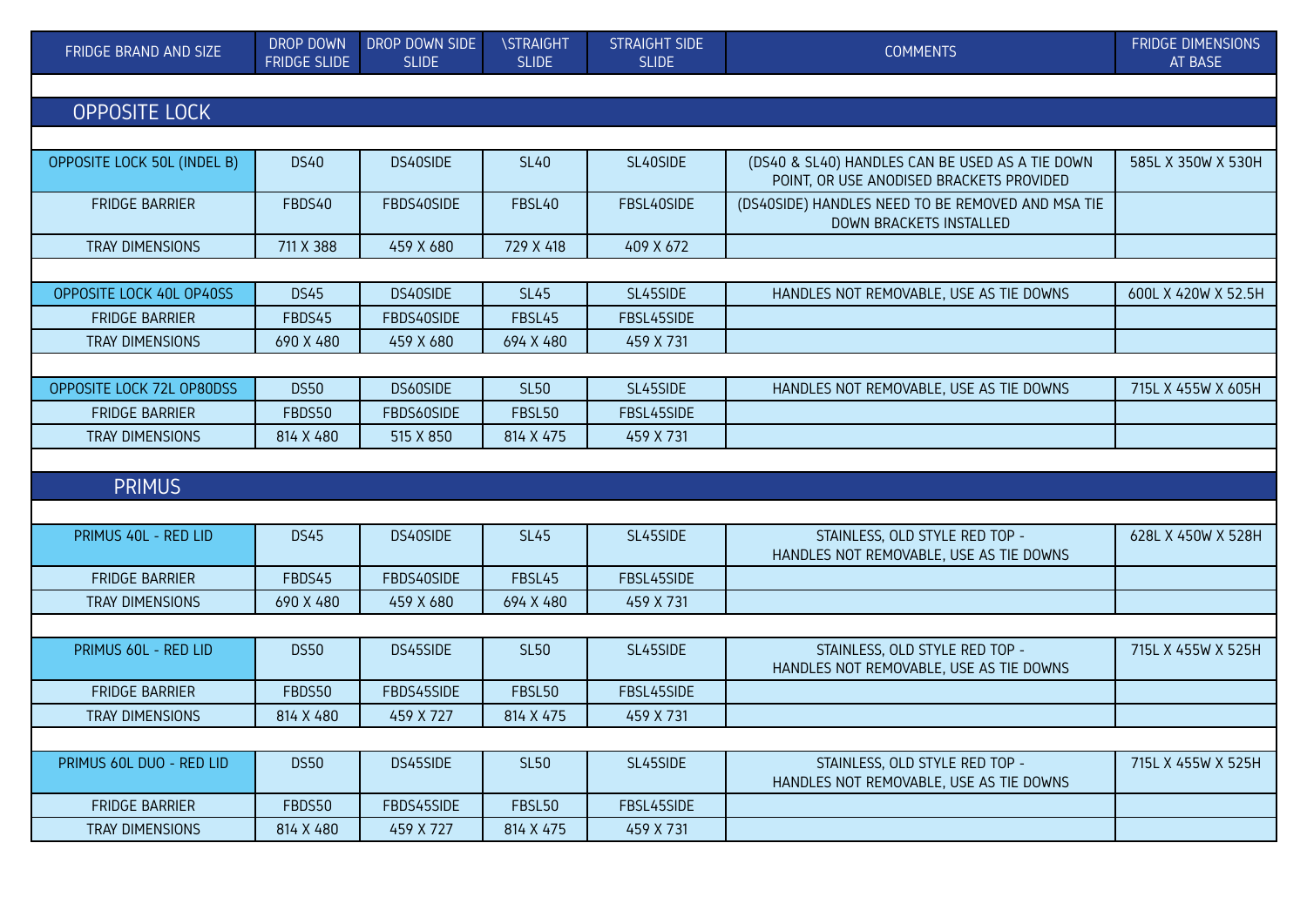| FRIDGE BRAND AND SIZE  | <b>DROP DOWN</b><br><b>FRIDGE SLIDE</b> | DROP DOWN SIDE<br><b>SLIDE</b> | <b>STRAIGHT</b><br><b>SLIDE</b> | <b>STRAIGHT SIDE</b><br><b>SLIDE</b> | <b>COMMENTS</b>                                                                             | <b>FRIDGE DIMENSIONS</b><br>AT BASE |
|------------------------|-----------------------------------------|--------------------------------|---------------------------------|--------------------------------------|---------------------------------------------------------------------------------------------|-------------------------------------|
|                        |                                         |                                |                                 |                                      |                                                                                             |                                     |
| PRIMUS 80L - RED LID   | N/A                                     | N/A                            | N/A                             | N/A                                  | STAINLESS, OLD STYLE RED TOP                                                                | 790L X 590W X 585H                  |
| <b>FRIDGE BARRIER</b>  | N/A                                     | N/A                            | N/A                             | N/A                                  |                                                                                             |                                     |
| TRAY DIMENSIONS        |                                         |                                |                                 |                                      |                                                                                             |                                     |
|                        |                                         |                                |                                 |                                      |                                                                                             |                                     |
| PRIMUS 31L (INDEL B)   | <b>DS40</b>                             | DS45SIDE                       | <b>SL40</b>                     | SL45SIDE                             | (DS40 & SL40) HANDLES CAN BE USED AS A TIE DOWN<br>POINT, OR USE ANODISED BRACKETS PROVIDED | 700L X 380W X 385H                  |
| <b>FRIDGE BARRIER</b>  | FBDS40                                  | FBDS45SIDE                     | FBSL40                          | FBSL45SIDE                           | (DS40SIDE) HANDLES NEED TO BE REMOVED AND MSA TIE<br>DOWN BRACKETS INSTALLED                |                                     |
| TRAY DIMENSIONS        | 711 X 388                               | 459 X 727                      | 729 X 418                       | 459 X 731                            |                                                                                             |                                     |
|                        |                                         |                                |                                 |                                      |                                                                                             |                                     |
| PRIMUS 40L (INDEL B)   | <b>DS40</b>                             | DS45SIDE                       | <b>SL40</b>                     | SL45SIDE                             | (DS40 & SL40) HANDLES CAN BE USED AS A TIE DOWN<br>POINT, OR USE ANODISED BRACKETS PROVIDED | 700L X 380W X 430H                  |
| <b>FRIDGE BARRIER</b>  | FBDS40                                  | FBDS45SIDE                     | FBSL40                          | FBSL45SIDE                           | (DS40SIDE) HANDLES NEED TO BE REMOVED AND MSA TIE<br>DOWN BRACKETS INSTALLED                |                                     |
| <b>TRAY DIMENSIONS</b> | 711 X 388                               | 459 X 727                      | 729 X 418                       | 459 X 731                            |                                                                                             |                                     |
|                        |                                         |                                |                                 |                                      |                                                                                             |                                     |
| PRIMUS 50L (INDEL B)   | <b>DS40</b>                             | DS45SIDE                       | <b>SL40</b>                     | SL45SIDE                             | (DS40 & SL40) HANDLES CAN BE USED AS A TIE DOWN<br>POINT, OR USE ANODISED BRACKETS PROVIDED | 700L X 280W X 515H                  |
| <b>FRIDGE BARRIER</b>  | FBDS40                                  | FBDS45SIDE                     | FBSL40                          | FBSL45SIDE                           | (DS40SIDE) HANDLES NEED TO BE REMOVED AND MSA TIE<br><b>DOWN BRACKETS INSTALLED</b>         |                                     |
| TRAY DIMENSIONS        | 711 X 388                               | 459 X 727                      | 729 X 418                       | 459 X 731                            |                                                                                             |                                     |
|                        |                                         |                                |                                 |                                      |                                                                                             |                                     |
| PRIMUS 45L (MAMMOTH)   | <b>DS40</b>                             | DS45SIDE                       | <b>SL40</b>                     | SL45SIDE                             | <b>NEW RANGE</b>                                                                            | 691L X 374W X 447H                  |
| <b>FRIDGE BARRIER</b>  | FBDS40                                  | FBDS45SIDE                     | FBSL40                          | FBSL45SIDE                           | HANDLES NOT REMOVABLE, USE AS TIE DOWNS                                                     |                                     |
| TRAY DIMENSIONS        | 711 X 388                               | 459 X 727                      | 729 X 418                       | 459 X 731                            |                                                                                             |                                     |
|                        |                                         |                                |                                 |                                      |                                                                                             |                                     |
| PRIMUS 60 (MAMMOTH)    | <b>DS40</b>                             | DS45SIDE                       | <b>SL40</b>                     | SL45SIDE                             | <b>NEW RANGE</b>                                                                            | 691L X 374W X 552H                  |
| <b>FRIDGE BARRIER</b>  | FBDS40                                  | FBDS45SIDE                     | FBSL40                          | FBSL45SIDE                           | HANDLES NOT REMOVABLE, USE AS TIE DOWNS                                                     |                                     |
| <b>TRAY DIMENSIONS</b> | 711 X 388                               | 459 X 727                      | 729 X 418                       | 459 X 731                            |                                                                                             |                                     |
|                        |                                         |                                |                                 |                                      |                                                                                             |                                     |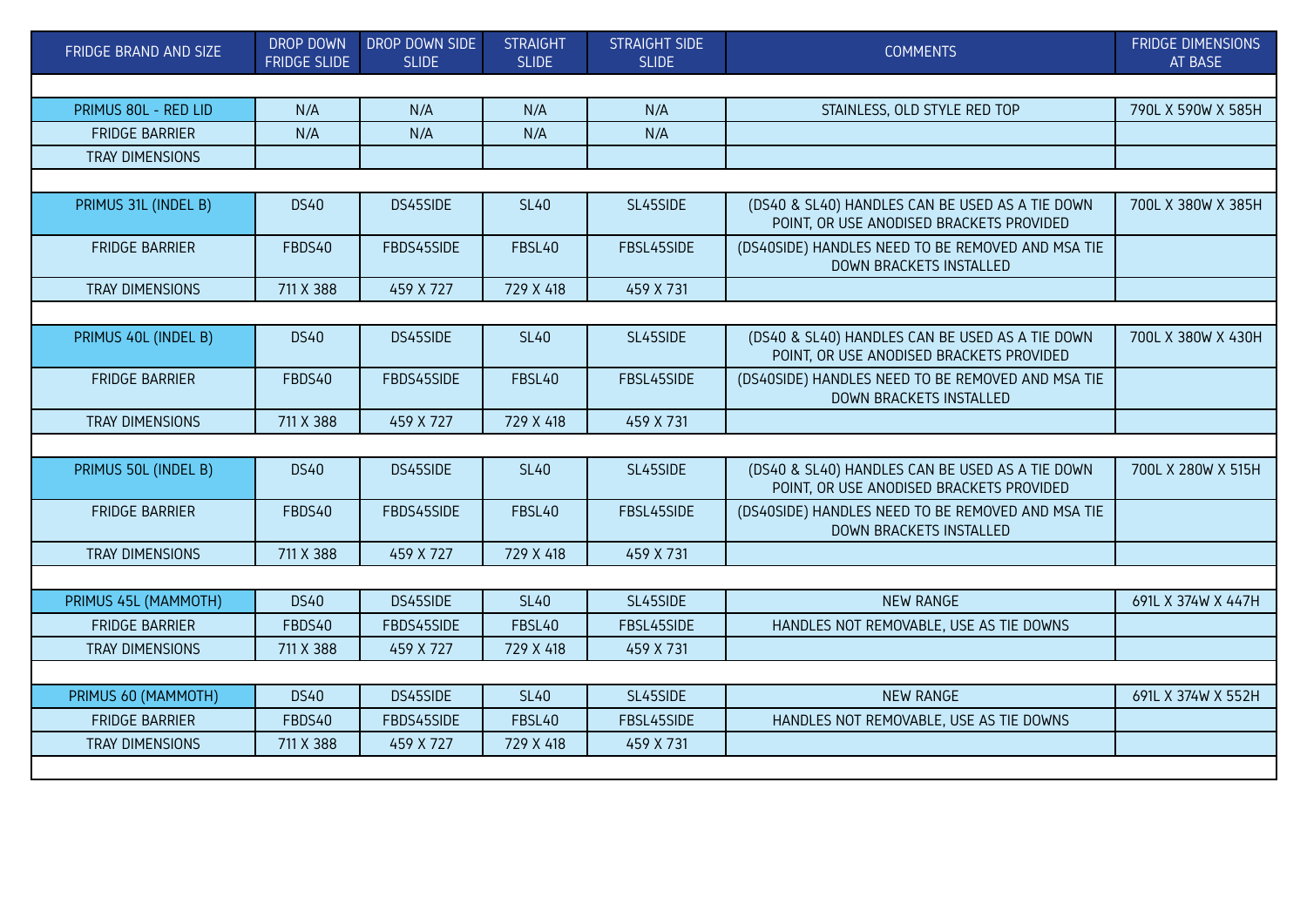| FRIDGE BRAND AND SIZE              | DROP DOWN<br><b>FRIDGE SLIDE</b> | DROP DOWN SIDE<br><b>SLIDE</b> | <b>STRAIGHT</b><br><b>SLIDE</b> | <b>STRAIGHT SIDE</b><br><b>SLIDE</b> | <b>COMMENTS</b>                                                                        | <b>FRIDGE DIMENSIONS</b><br>AT BASE |  |  |  |
|------------------------------------|----------------------------------|--------------------------------|---------------------------------|--------------------------------------|----------------------------------------------------------------------------------------|-------------------------------------|--|--|--|
|                                    |                                  |                                |                                 |                                      |                                                                                        |                                     |  |  |  |
| PRIMUS 65L DUAL (MAMMOTH)          | <b>DS60</b>                      | DS60SIDE                       | <b>SL60</b>                     | SL60SIDE                             | NEW RANGE, DUAL ZONE FRIDGE/FREEZER                                                    | 790L X 465W X 495H                  |  |  |  |
| <b>FRIDGE BARRIER</b>              | FBDS60                           | FBDS60SIDE                     | <b>FBSL60</b>                   | FBSL60SIDE                           | HANDLES NOT REMOVABLE, USE AS TIE DOWNS                                                |                                     |  |  |  |
| <b>TRAY DIMENSIONS</b>             | 865 X 530                        | 515 X 850                      | 854 X 525                       | 515 X 854                            |                                                                                        |                                     |  |  |  |
|                                    |                                  |                                |                                 |                                      |                                                                                        |                                     |  |  |  |
| PRIMUS 74L (MAMMOTH)               | <b>DS60</b>                      | DS60SIDE                       | <b>SL60</b>                     | SL60SIDE                             | <b>NEW RANGE</b>                                                                       | 790L X 465W X 495H                  |  |  |  |
| <b>FRIDGE BARRIER</b>              | FBDS60                           | FBDS60SIDE                     | <b>FBSL60</b>                   | FBSL60SIDE                           | HANDLES NOT REMOVABLE, USE AS TIE DOWNS                                                |                                     |  |  |  |
| TRAY DIMENSIONS                    | 865 X 530                        | 515 X 850                      | 854 X 525                       | 515 X 854                            |                                                                                        |                                     |  |  |  |
|                                    |                                  |                                |                                 |                                      |                                                                                        |                                     |  |  |  |
| PRIMUS 92L DUAL (MAMMOTH)          | <b>DS60</b>                      | DS60SIDE                       | <b>SL60</b>                     | SL60SIDE                             | NEW RANGE, DUAL ZONE FRIDGE/FREEZER                                                    | 790L X 465W X 615H                  |  |  |  |
| <b>FRIDGE BARRIER</b>              | N/A                              | N/A - TOO HIGH                 | N/A                             | N/A - TOO HIGH                       | HANDLES NOT REMOVABLE, USE AS TIE DOWNS                                                |                                     |  |  |  |
| <b>TRAY DIMENSIONS</b>             | 865 X 530                        | 515 X 850                      | 854 X 525                       | 515 X 854                            |                                                                                        |                                     |  |  |  |
|                                    |                                  |                                |                                 |                                      |                                                                                        |                                     |  |  |  |
| PRIMUS 100L (MAMMOTH)              | <b>DS60</b>                      | DS60SIDE                       | <b>SL60</b>                     | SL60SIDE                             | <b>NEW RANGE</b>                                                                       | 790L X 465W X 615H                  |  |  |  |
| <b>FRIDGE BARRIER</b>              | N/A                              | N/A - TOO HIGH                 | N/A                             | N/A - TOO HIGH                       | HANDLES NOT REMOVABLE, USE AS TIE DOWNS                                                |                                     |  |  |  |
| <b>TRAY DIMENSIONS</b>             | 865 X 530                        | 515 X 850                      | 854 X 525                       | 515 X 854                            |                                                                                        |                                     |  |  |  |
|                                    |                                  |                                |                                 |                                      |                                                                                        |                                     |  |  |  |
| PRIMUS 118L (DUAL MAMMOTH)         | N/A                              | N/A - TOO HIGH                 | <b>SL60</b>                     | SL60SIDE                             | NEW RANGE, DUAL ZONE FRIDGE/FREEZER                                                    | 790L X 465W X 740H                  |  |  |  |
| <b>FRIDGE BARRIER</b>              | N/A                              | N/A - TOO HIGH                 | N/A                             | N/A - TOO HIGH                       | HANDLES NOT REMOVABLE, USE AS TIE DOWNS                                                |                                     |  |  |  |
| <b>TRAY DIMENSIONS</b>             | 865 X 530                        | 515 X 850                      | 854 X 525                       | 515 X 854                            |                                                                                        |                                     |  |  |  |
|                                    |                                  |                                |                                 |                                      |                                                                                        |                                     |  |  |  |
| PRIMUS 130L (MAMMOTH)              | N/A                              | N/A - TOO HIGH                 | <b>SL60</b>                     | SL60SIDE                             | <b>NEW RANGE</b>                                                                       | 790L X 465W X 740H                  |  |  |  |
| <b>FRIDGE BARRIER</b>              | N/A                              | N/A - TOO HIGH                 | N/A                             | N/A - TOO HIGH                       | HANDLES NOT REMOVABLE, USE AS TIE DOWNS                                                |                                     |  |  |  |
| TRAY DIMENSIONS                    | 865 X 530                        | 515 X 850                      | 854 X 525                       | 515 X 854                            |                                                                                        |                                     |  |  |  |
|                                    |                                  |                                |                                 |                                      |                                                                                        |                                     |  |  |  |
| <b>SNOMASTER</b>                   |                                  |                                |                                 |                                      |                                                                                        |                                     |  |  |  |
|                                    |                                  |                                |                                 |                                      |                                                                                        |                                     |  |  |  |
| 42L TRAVELLER (55MM<br>INSULATION) | <b>DS40</b>                      | DS40SIDE                       | <b>SL40</b>                     | SL40SIDE                             | STAINLESS STEEL SINGLE DOOR                                                            | 640L X 364W X 520H                  |  |  |  |
| <b>FRIDGE BARRIER</b>              | FBDS40                           | FBDS40SIDE                     | FBSL40                          | FBSL40SIDE                           | ADD 20MM PER SIDE FOR HINGES AND HANDLES FOR CAGE,<br>THESE ARE BASE AND HEIGHT SIZES. |                                     |  |  |  |
| <b>TRAY DIMENSIONS</b>             | 711 X 388                        | 459 X 680                      | 729 X 418                       | 409 X 672                            |                                                                                        |                                     |  |  |  |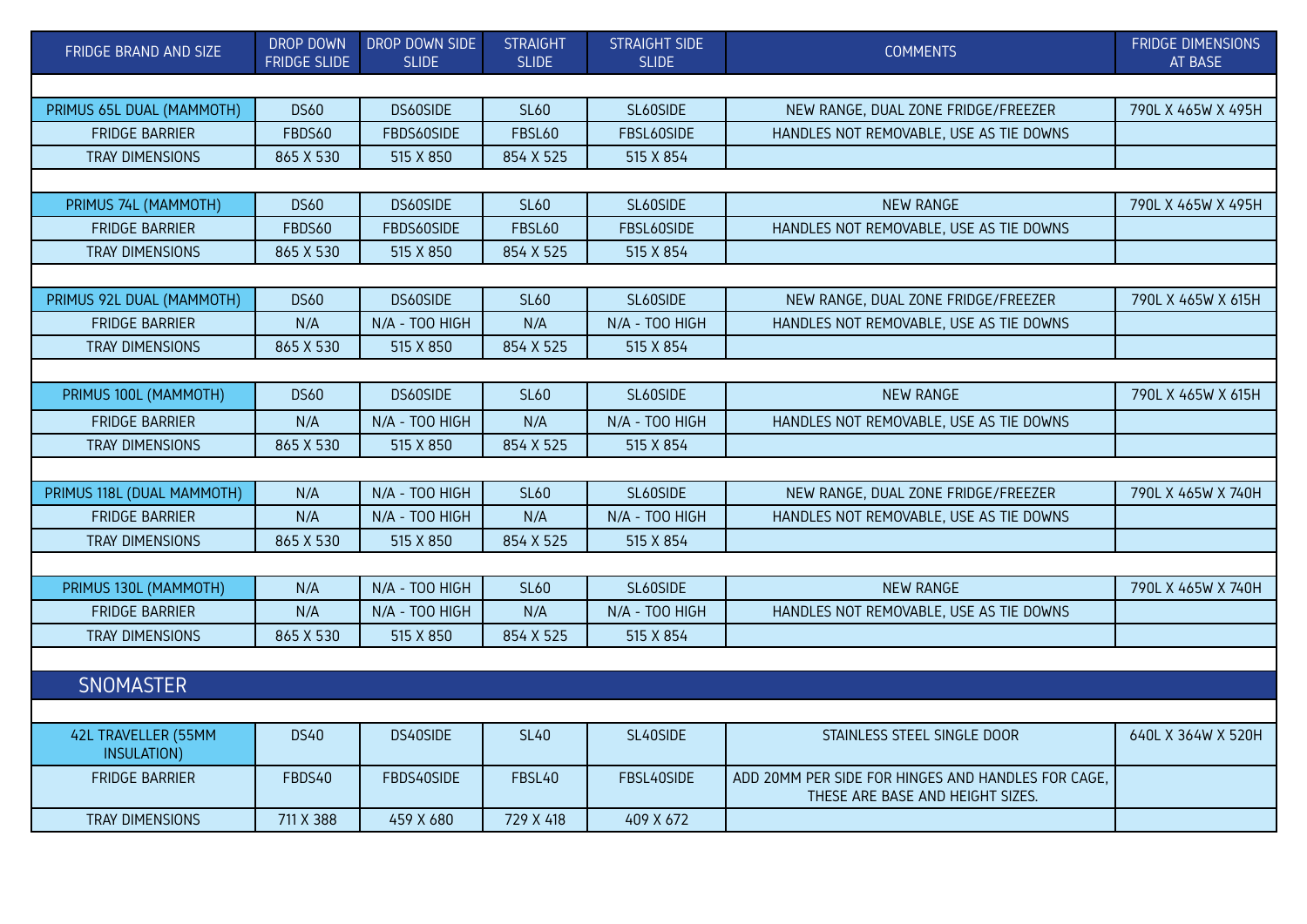| FRIDGE BRAND AND SIZE               | <b>DROP DOWN</b><br><b>FRIDGE SLIDE</b> | DROP DOWN SIDE<br><b>SLIDE</b> | <b>STRAIGHT</b><br><b>SLIDE</b> | <b>STRAIGHT SIDE</b><br><b>SLIDE</b> | <b>COMMENTS</b>                                                                        | <b>FRIDGE DIMENSIONS</b><br>AT BASE |
|-------------------------------------|-----------------------------------------|--------------------------------|---------------------------------|--------------------------------------|----------------------------------------------------------------------------------------|-------------------------------------|
|                                     |                                         |                                |                                 |                                      |                                                                                        |                                     |
| 40L CLASSIC (60MM INSULATION)       | <b>DS45</b>                             | DS40SIDE                       | <b>SL40</b>                     | SL45SIDE                             | STAINLESS STEEL SINGLE DOOR                                                            | 600L X 420W X 520H                  |
| <b>FRIDGE BARRIER</b>               | FBDS45                                  | FBDS40SIDE                     | FBSL40                          | FBSL45SIDE                           | ADD 20MM PER SIDE FOR HINGES AND HANDLES FOR CAGE,<br>THESE ARE BASE AND HEIGHT SIZES. |                                     |
| TRAY DIMENSIONS                     | 690 X 480                               | 459 X 680                      | 729 X 418                       | 459 X 731                            |                                                                                        |                                     |
|                                     |                                         |                                |                                 |                                      |                                                                                        |                                     |
| 56L CLASSIC (60MM INSULATION)       | <b>DS50</b>                             | DS50SIDE                       | <b>SL50</b>                     | SL50SIDE                             | STAINLESS STEEL DOUBLE DOOR                                                            | 715L X 450W X 525H                  |
| <b>FRIDGE BARRIER</b>               | FBDS50                                  | FBDS50SIDE                     | <b>FBSL50</b>                   | FBSL50SIDE                           | ADD 20MM PER SIDE FOR HINGES AND HANDLES FOR CAGE.<br>THESE ARE BASE AND HEIGHT SIZES. |                                     |
| TRAY DIMENSIONS                     | 814 X 480                               | 465 X 830                      | 814 X 475                       | 465 X 814                            |                                                                                        |                                     |
|                                     |                                         |                                |                                 |                                      |                                                                                        |                                     |
| 60L CLASSIC (60MM INSULATION)       | <b>DS50</b>                             | DS50SIDE                       | <b>SL50</b>                     | SL50SIDE                             | STAINLESS STEEL SINGLE DOOR                                                            | 715L X 450W X 525H                  |
| <b>FRIDGE BARRIER</b>               | FBDS50                                  | FBDS50SIDE                     | <b>FBSL50</b>                   | FBSL50SIDE                           | ADD 20MM PER SIDE FOR HINGES AND HANDLES FOR CAGE,<br>THESE ARE BASE AND HEIGHT SIZES. |                                     |
| TRAY DIMENSIONS                     | 814 X 480                               | 465 X 830                      | 814 X 475                       | 465 X 814                            |                                                                                        |                                     |
|                                     |                                         |                                |                                 |                                      |                                                                                        |                                     |
| 80L CLASSIC (60MM INSULATION)       | N/A                                     | N/A                            | N/A                             | N/A                                  | STAINLESS STEEL SINGLE DOOR                                                            | 720L X 530W X 525H                  |
| <b>FRIDGE BARRIER</b>               | N/A                                     | N/A                            | N/A                             | N/A                                  | ADD 20MM PER SIDE FOR HINGES AND HANDLES FOR CAGE,<br>THESE ARE BASE AND HEIGHT SIZES. |                                     |
| TRAY DIMENSIONS                     | N/A                                     | N/A                            | N/A                             | N/A                                  |                                                                                        |                                     |
|                                     |                                         |                                |                                 |                                      |                                                                                        |                                     |
| 66L EXPEDITION (70MM<br>INSULATION) | <b>DS60</b>                             | DS60SIDE                       | <b>SL60</b>                     | SL60SIDE                             | STAINLESS STEEL DOUBLE DOOR                                                            | 825L X 470W X 535H                  |
| <b>FRIDGE BARRIER</b>               | FBDS60                                  | FBDS60SIDE                     | <b>FBSL60</b>                   | FBSL60SIDE                           | ADD 20MM PER SIDE FOR HINGES AND HANDLES FOR CAGE.<br>THESE ARE BASE AND HEIGHT SIZES. |                                     |
| <b>TRAY DIMENSIONS</b>              | 865 X 530                               | 515 X 850                      | 854 X 525                       | 515 X 854                            |                                                                                        |                                     |
|                                     |                                         |                                |                                 |                                      |                                                                                        |                                     |
| 75L EXPEDITION (70MM<br>INSULATION) | <b>DS60</b>                             | DS60SIDE                       | <b>SL60</b>                     | SL60SIDE                             | STAINLESS STEEL SINGLE DOOR                                                            | 825L X 470W X 535H                  |
| <b>FRIDGE BARRIER</b>               | FBDS60                                  | FBDS60SIDE                     | <b>FBSL60</b>                   | FBSL60SIDE                           | ADD 20MM PER SIDE FOR HINGES AND HANDLES FOR CAGE,<br>THESE ARE BASE AND HEIGHT SIZES. |                                     |
| TRAY DIMENSIONS                     | 865 X 530                               | 515 X 850                      | 854 X 525                       | 515 X 854                            |                                                                                        |                                     |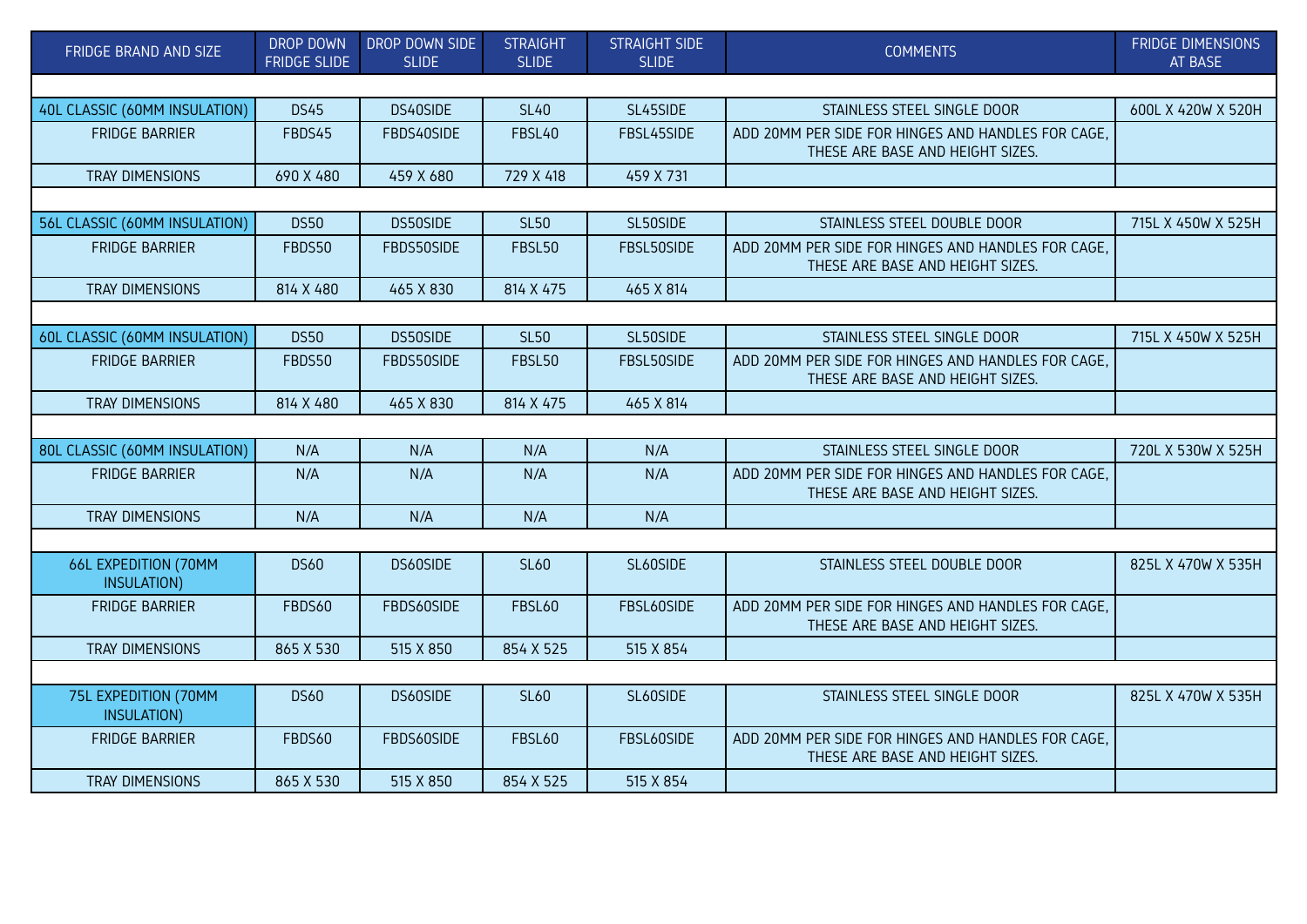| FRIDGE BRAND AND SIZE               | <b>DROP DOWN</b><br><b>FRIDGE SLIDE</b> | DROP DOWN SIDE<br><b>SLIDE</b> | <b>STRAIGHT</b><br><b>SLIDE</b> | <b>STRAIGHT SIDE</b><br><b>SLIDE</b> | <b>COMMENTS</b>                                                                        | <b>FRIDGE DIMENSIONS</b><br><b>AT BASE</b> |  |  |
|-------------------------------------|-----------------------------------------|--------------------------------|---------------------------------|--------------------------------------|----------------------------------------------------------------------------------------|--------------------------------------------|--|--|
|                                     |                                         |                                |                                 |                                      |                                                                                        |                                            |  |  |
| 85L EXPEDITION (70MM<br>INSULATION) | <b>DS60</b>                             | N/A                            | <b>SL60</b>                     | SL60SIDE                             | STAINLESS STEEL DOUBLE DOOR                                                            | 825L X 470W X 635H                         |  |  |
| <b>FRIDGE BARRIER</b>               | FBDS60                                  | N/A                            | N/A                             | N/A                                  | ADD 20MM PER SIDE FOR HINGES AND HANDLES FOR CAGE.<br>THESE ARE BASE AND HEIGHT SIZES. |                                            |  |  |
| TRAY DIMENSIONS                     | 865 x 530                               | N/A                            | 854 X 525                       | 515 X 854                            |                                                                                        |                                            |  |  |
|                                     |                                         |                                |                                 |                                      |                                                                                        |                                            |  |  |
| 95L EXPEDITION (70MM<br>INSULATION) | <b>DS60</b>                             | N/A                            | <b>SL60</b>                     | SL60SIDE                             | STAINLESS STEEL SINGLE DOOR                                                            | 825L X 470W X 635H                         |  |  |
| <b>FRIDGE BARRIER</b>               | FBDS60                                  | N/A                            | N/A                             | N/A                                  | ADD 20MM PER SIDE FOR HINGES AND HANDLES FOR CAGE,<br>THESE ARE BASE AND HEIGHT SIZES. |                                            |  |  |
| <b>TRAY DIMENSIONS</b>              | 865 x 530                               | N/A                            | 854 X 525                       | 515 X 854                            |                                                                                        |                                            |  |  |
|                                     |                                         |                                |                                 |                                      |                                                                                        |                                            |  |  |
| <b>TRAILBLAZA</b>                   |                                         |                                |                                 |                                      |                                                                                        |                                            |  |  |
|                                     |                                         |                                |                                 |                                      |                                                                                        |                                            |  |  |
| TRAILBLAZA 50 (75 INSUL)            | <b>DS60</b>                             | N/A                            | N/A                             | N/A                                  | (75MM INSULATION) HANDLES NOT REMOVABLE,<br>USE AS TIE DOWNS                           | 855L X 455W X 470H                         |  |  |
| <b>FRIDGE BARRIER</b>               | FBDS60                                  | N/A                            | N/A                             | N/A                                  |                                                                                        |                                            |  |  |
| TRAY DIMENSIONS                     | 865 X 530                               |                                |                                 |                                      |                                                                                        |                                            |  |  |
|                                     |                                         |                                |                                 |                                      |                                                                                        |                                            |  |  |
| TRAILBLAZA 60 (75 INSUL)            | <b>DS60</b>                             | N/A                            | N/A                             | N/A                                  | (75MM INSULATION) HANDLES NOT REMOVABLE,<br>USE AS TIE DOWNS                           | 855L X 455W X 530H                         |  |  |
| <b>FRIDGE BARRIER</b>               | FBDS60                                  | N/A                            | N/A                             | N/A                                  |                                                                                        |                                            |  |  |
| <b>TRAY DIMENSIONS</b>              | 865 X 530                               |                                |                                 |                                      |                                                                                        |                                            |  |  |
|                                     |                                         |                                |                                 |                                      |                                                                                        |                                            |  |  |
| TRAILBLAZA 70 (75 INSUL)            | <b>DS60</b>                             | N/A                            | N/A                             | N/A                                  | (75MM INSULATION) HANDLES NOT REMOVABLE,<br>USE AS TIE DOWNS                           | 855L X 455W X 600H                         |  |  |
| <b>FRIDGE BARRIER</b>               | FBDS60                                  | N/A                            | N/A                             | N/A                                  |                                                                                        |                                            |  |  |
| TRAY DIMENSIONS                     | 865 X 530                               |                                |                                 |                                      |                                                                                        |                                            |  |  |
|                                     |                                         |                                |                                 |                                      |                                                                                        |                                            |  |  |
| TRAILBLAZA 80 (75 INSUL)            | <b>DS60</b>                             | N/A                            | N/A                             | N/A                                  | (75MM INSULATION) HANDLES NOT REMOVABLE,<br>USE AS TIE DOWNS                           | 855L X 455W X 655H                         |  |  |
| <b>FRIDGE BARRIER</b>               | FBDS60                                  | N/A                            | N/A                             | N/A                                  |                                                                                        |                                            |  |  |
| TRAY DIMENSIONS                     | 865 X 530                               |                                |                                 |                                      |                                                                                        |                                            |  |  |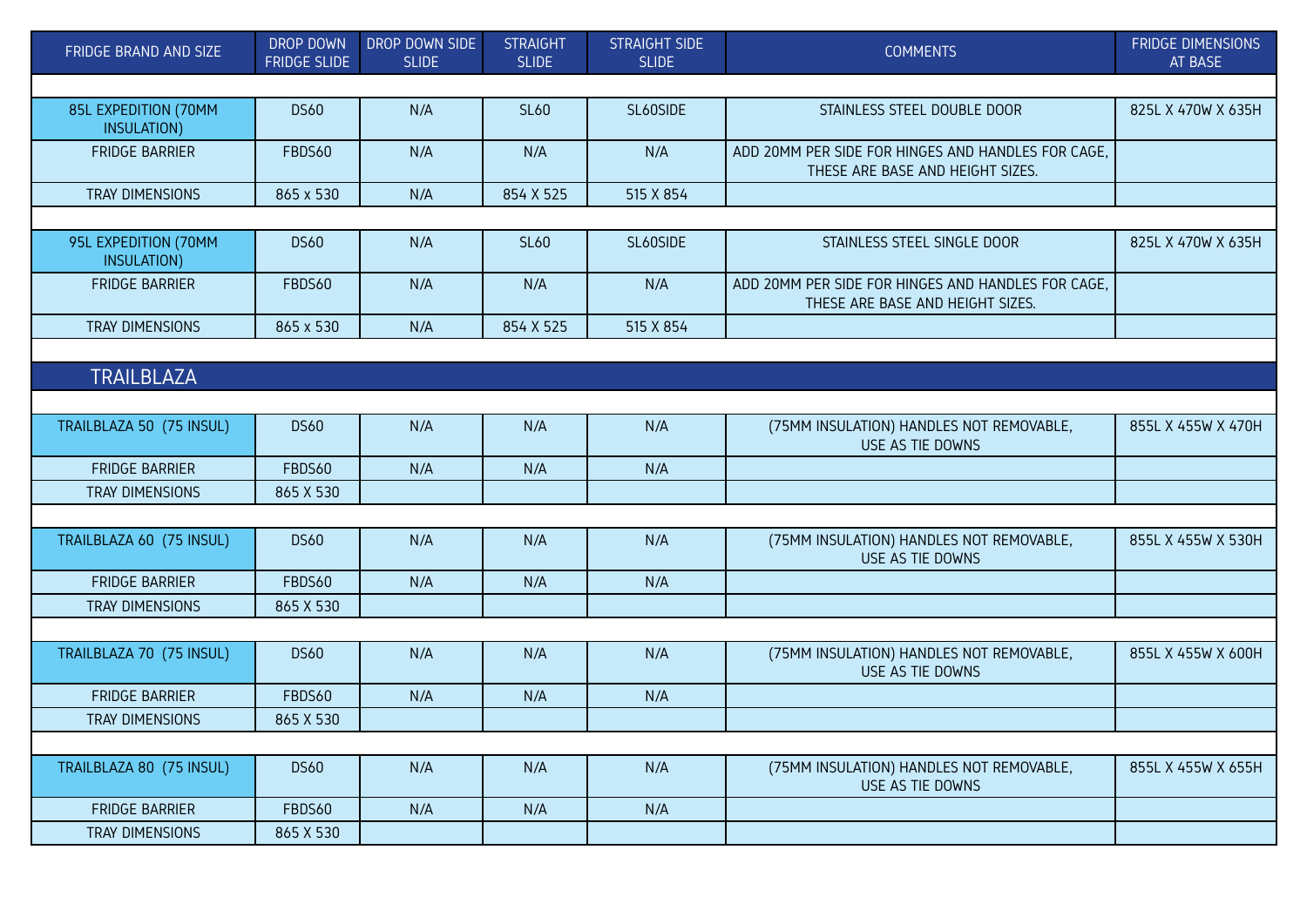| FRIDGE BRAND AND SIZE     | DROP DOWN<br><b>FRIDGE SLIDE</b> | DROP DOWN SIDE<br><b>SLIDE</b> | <b>STRAIGHT</b><br><b>SLIDE</b> | <b>STRAIGHT SIDE</b><br><b>SLIDE</b> | <b>COMMENTS</b>         | FRIDGE DIMENSIONS<br><b>AT BASE</b> |  |  |
|---------------------------|----------------------------------|--------------------------------|---------------------------------|--------------------------------------|-------------------------|-------------------------------------|--|--|
|                           |                                  |                                |                                 |                                      |                         |                                     |  |  |
| TRAILBLAZA 90 (75 INSUL)  | N/A                              | N/A                            | N/A                             | N/A                                  | N/A                     | 855L X 455W X 715H                  |  |  |
| <b>FRIDGE BARRIER</b>     | N/A                              | N/A                            | N/A                             | N/A                                  |                         |                                     |  |  |
| TRAY DIMENSIONS           |                                  |                                |                                 |                                      |                         |                                     |  |  |
|                           |                                  |                                |                                 |                                      |                         |                                     |  |  |
| TRAILBLAZA 100 (75 INSUL) | N/A                              | N/A                            | N/A                             | N/A                                  | N/A                     | 855L X 455W X 775H                  |  |  |
| <b>FRIDGE BARRIER</b>     | N/A                              | N/A                            | N/A                             | N/A                                  |                         |                                     |  |  |
| TRAY DIMENSIONS           |                                  |                                |                                 |                                      |                         |                                     |  |  |
|                           |                                  |                                |                                 |                                      |                         |                                     |  |  |
| TRAILBLAZA 30 (125 INSUL) | <b>DS60</b>                      | N/A                            | N/A                             | N/A                                  | 125MM INSULATION        | 855L X 455W X 530H                  |  |  |
| <b>FRIDGE BARRIER</b>     | FBDS60                           |                                | N/A                             |                                      |                         |                                     |  |  |
| TRAY DIMENSIONS           | 865 X 530                        |                                |                                 |                                      |                         |                                     |  |  |
|                           |                                  |                                |                                 |                                      |                         |                                     |  |  |
| TRAILBLAZA 40 (125 INSUL) | <b>DS60</b>                      | N/A                            | N/A                             | N/A                                  | 125MM INSULATION        | 855L X 455W X 600H                  |  |  |
| <b>FRIDGE BARRIER</b>     | FBDS60                           |                                | N/A                             |                                      |                         |                                     |  |  |
| TRAY DIMENSIONS           | 865 X 530                        |                                |                                 |                                      |                         |                                     |  |  |
|                           |                                  |                                |                                 |                                      |                         |                                     |  |  |
| TRAILBLAZA 50 (125 INSUL) | N/A                              | N/A                            | N/A                             | N/A                                  | <b>125MM INSULATION</b> | 955L 555W X 520H                    |  |  |
| <b>FRIDGE BARRIER</b>     | N/A                              | N/A                            | N/A                             | N/A                                  |                         |                                     |  |  |
| TRAY DIMENSIONS           |                                  |                                |                                 |                                      |                         |                                     |  |  |
|                           |                                  |                                |                                 |                                      |                         |                                     |  |  |
| TRAILBLAZA 60 (125 INSUL) | N/A                              | N/A                            | N/A                             | N/A                                  | 125MM INSULATION        | 955L X 555W X 580H                  |  |  |
| <b>FRIDGE BARRIER</b>     | N/A                              | N/A                            | N/A                             | N/A                                  |                         |                                     |  |  |
| TRAY DIMENSIONS           |                                  |                                |                                 |                                      |                         |                                     |  |  |
|                           |                                  |                                |                                 |                                      |                         |                                     |  |  |
| TRAILBLAZA 70 (125 INSUL) | N/A                              | N/A                            | N/A                             | N/A                                  | 125MM INSULATION        | 955L X 555W X 650H                  |  |  |
| <b>FRIDGE BARRIER</b>     | N/A                              | N/A                            | N/A                             | N/A                                  |                         |                                     |  |  |
| TRAY DIMENSIONS           |                                  |                                |                                 |                                      |                         |                                     |  |  |
|                           |                                  |                                |                                 |                                      |                         |                                     |  |  |
| TRAILBLAZA 80 (125 INSUL) | N/A                              | N/A                            | N/A                             | N/A                                  | 125MM INSULATION        | 955L X 555W X 705H                  |  |  |
| <b>FRIDGE BARRIER</b>     | N/A                              | N/A                            | N/A                             | N/A                                  |                         |                                     |  |  |
| TRAY DIMENSIONS           |                                  |                                |                                 |                                      |                         |                                     |  |  |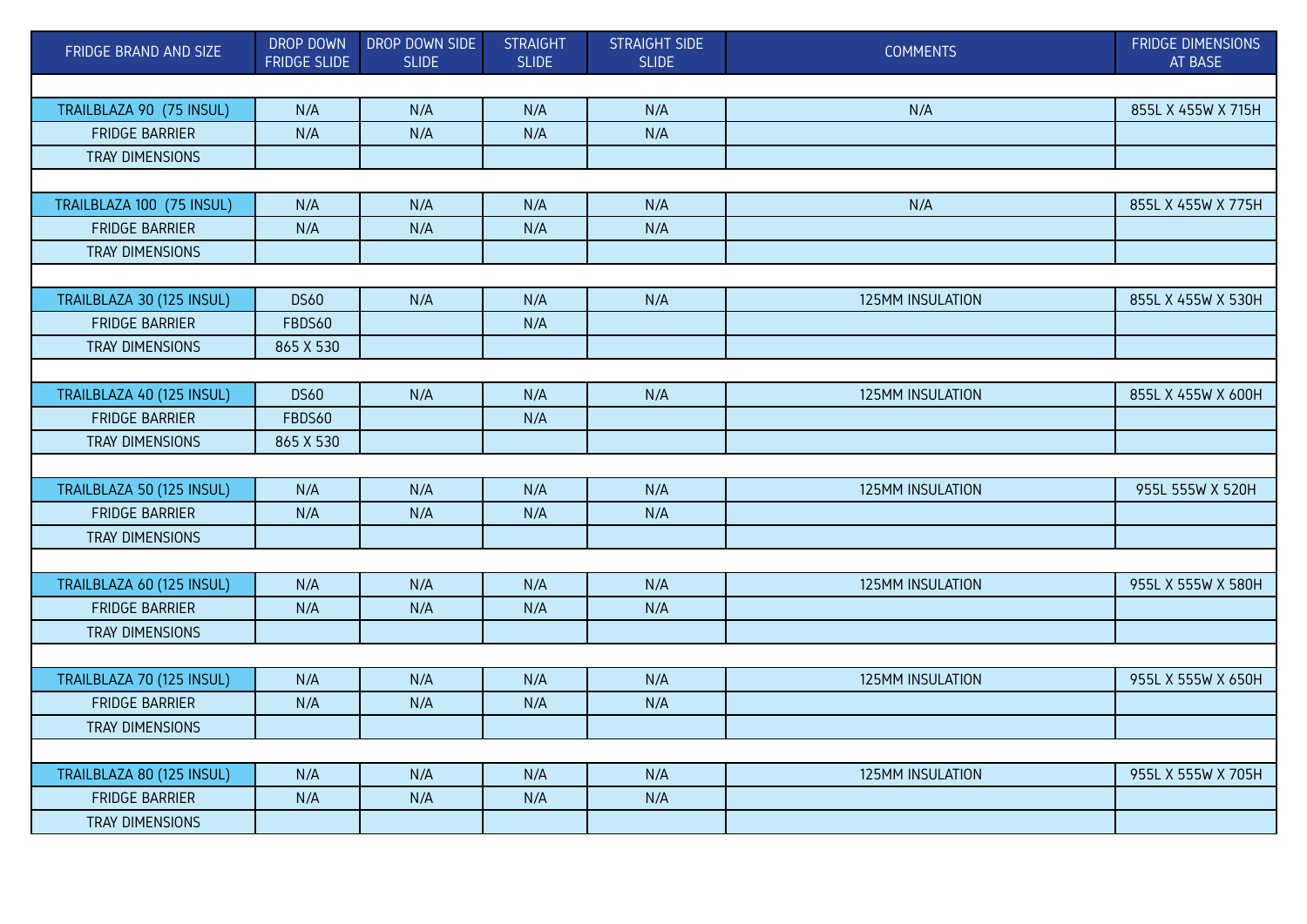| FRIDGE BRAND AND SIZE        | <b>DROP DOWN</b><br><b>FRIDGE SLIDE</b> | DROP DOWN SIDE<br><b>SLIDE</b> | <b>STRAIGHT</b><br><b>SLIDE</b> | <b>STRAIGHT SIDE</b><br><b>SLIDE</b> | <b>COMMENTS</b>  | <b>FRIDGE DIMENSIONS</b><br>AT BASE |  |  |
|------------------------------|-----------------------------------------|--------------------------------|---------------------------------|--------------------------------------|------------------|-------------------------------------|--|--|
|                              |                                         |                                |                                 |                                      |                  |                                     |  |  |
| TRAILBLAZA 90 (125 INSUL)    | N/A                                     | N/A                            | N/A                             | N/A                                  | 125MM INSULATION | 955L x 555W x 765H                  |  |  |
| <b>FRIDGE BARRIER</b>        | N/A                                     | N/A                            | N/A                             | N/A                                  |                  |                                     |  |  |
| <b>TRAY DIMENSIONS</b>       |                                         |                                |                                 |                                      |                  |                                     |  |  |
|                              |                                         |                                |                                 |                                      |                  |                                     |  |  |
| TRAILBLAZA 100 (125 INSUL)   | N/A                                     | N/A                            | N/A                             | N/A                                  | 125MM INSULATION | 995L X 555W X 825H                  |  |  |
| <b>FRIDGE BARRIER</b>        | N/A                                     | N/A                            | N/A                             | N/A                                  |                  |                                     |  |  |
| TRAY DIMENSIONS              |                                         |                                |                                 |                                      |                  |                                     |  |  |
|                              |                                         |                                |                                 |                                      |                  |                                     |  |  |
| TRAILBLAZA 40 COMPACT        | <b>DS60</b>                             | DS60SIDE                       | <b>SL60</b>                     | SL60SIDE                             | 75MM INSULATION  | 705L 505W X 465H                    |  |  |
| <b>FRIDGE BARRIER</b>        | FBDS60                                  | FBDS60SIDE                     | <b>FBSL60</b>                   | FBSL60SIDE                           |                  |                                     |  |  |
| <b>TRAY DIMENSIONS</b>       | 865 X 530                               | 515 X 850                      | 854 X 525                       | 515 X 854                            |                  |                                     |  |  |
|                              |                                         |                                |                                 |                                      |                  |                                     |  |  |
| <b>TRAILBLAZA 50 COMPACT</b> | <b>DS60</b>                             | DS60SIDE                       | <b>SL60</b>                     | SL60SIDE                             | 75MM INSULATION  | 705L X 505W X 535H                  |  |  |
| <b>FRIDGE BARRIER</b>        | FBDS60                                  | FBDS60SIDE                     | <b>FBSL60</b>                   | FBSL60SIDE                           |                  |                                     |  |  |
| TRAY DIMENSIONS              | 865 X 530                               | 515 X 850                      | 854 X 525                       | 515 X 854                            |                  |                                     |  |  |
|                              |                                         |                                |                                 |                                      |                  |                                     |  |  |
| TRAILBLAZA 60 COMPACT        | <b>DS60</b>                             | DS60SIDE                       | <b>SL60</b>                     | SL60SIDE                             | 75MM INSULATION  | 705L X 505W X 600H                  |  |  |
| <b>FRIDGE BARRIER</b>        | N/A                                     | N/A                            | N/A                             | N/A                                  |                  |                                     |  |  |
| TRAY DIMENSIONS              | 865 X 530                               | 515 X 850                      | 854 X 525                       | 515 X 854                            |                  |                                     |  |  |
|                              |                                         |                                |                                 |                                      |                  |                                     |  |  |
| <b>TRAILBLAZA 70 COMPACT</b> | <b>DS60</b>                             | DS60SIDE                       | <b>SL60</b>                     | SL60SIDE                             | 75MM INSULATION  | 705L X 505W X 675H                  |  |  |
| <b>FRIDGE BARRIER</b>        | N/A                                     | N/A                            | N/A                             | N/A                                  |                  |                                     |  |  |
| TRAY DIMENSIONS              | 865 X 530                               | 515 X 850                      | 854 X 525                       | 515 X 854                            |                  |                                     |  |  |
|                              |                                         |                                |                                 |                                      |                  |                                     |  |  |
| TRAILBLAZA 80 COMPACT        | <b>DS60</b>                             | DS60SIDE                       | <b>SL60</b>                     | SL60SIDE                             | 75MM INSULATION  | 705L X 505W X 750H                  |  |  |
| <b>FRIDGE BARRIER</b>        | N/A                                     | N/A                            | N/A                             | N/A                                  |                  |                                     |  |  |
| TRAY DIMENSIONS              | 865 X 530                               | 515 X 850                      | 854 X 525                       | 515 X 854                            |                  |                                     |  |  |
|                              |                                         |                                |                                 |                                      |                  |                                     |  |  |
| TRAILBLAZA 40L NEW/M         | <b>DS50</b>                             | DS50SIDE                       | <b>SL50</b>                     | SL50SIDE                             | <b>NEW RANGE</b> | 740L X 430W X 505H                  |  |  |
| <b>FRIDGE BARRIER</b>        |                                         | N/A                            | N/A                             | N/A                                  |                  |                                     |  |  |
| TRAY DIMENSIONS              | 814 X 480                               | 465 X 830                      | 814 X 475                       | 465 X 814                            |                  |                                     |  |  |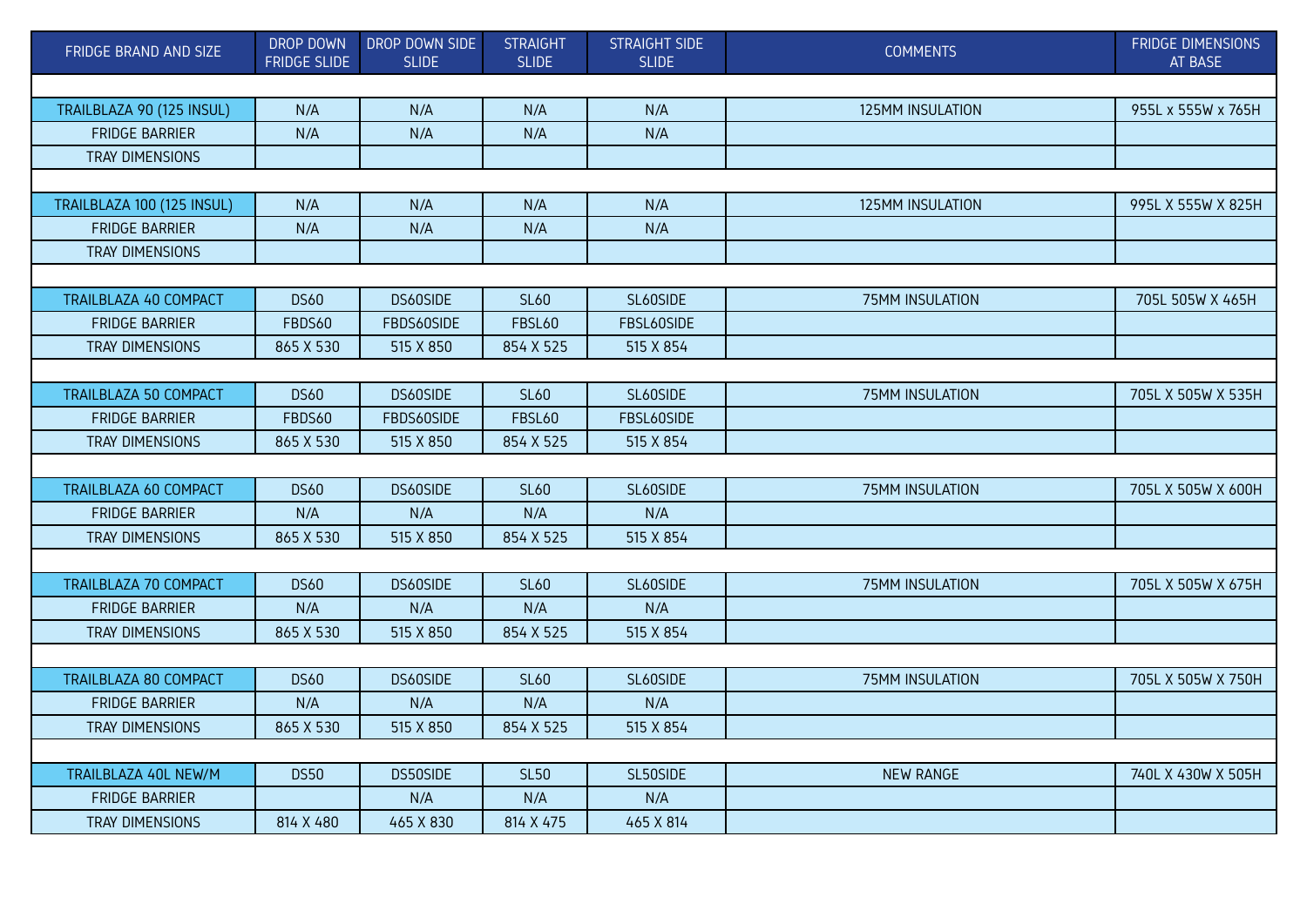| FRIDGE BRAND AND SIZE  | DROP DOWN<br><b>FRIDGE SLIDE</b> | DROP DOWN SIDE<br><b>SLIDE</b> | <b>STRAIGHT</b><br><b>SLIDE</b> | <b>STRAIGHT SIDE</b><br><b>SLIDE</b> | <b>COMMENTS</b>   | <b>FRIDGE DIMENSIONS</b><br>AT BASE |
|------------------------|----------------------------------|--------------------------------|---------------------------------|--------------------------------------|-------------------|-------------------------------------|
|                        |                                  |                                |                                 |                                      |                   |                                     |
| TRAILBLAZA 50L NEW/M   | <b>DS50</b>                      | DS50SIDE                       | <b>SL50</b>                     | SL50SIDE                             | <b>NEW RANGE</b>  | 740L X 430W X 585H                  |
| <b>FRIDGE BARRIER</b>  | N/A                              | N/A                            | N/A                             | N/A                                  |                   |                                     |
| TRAY DIMENSIONS        | 814 X 480                        | 465 X 830                      | 814 X 475                       | 465 X 814                            |                   |                                     |
|                        |                                  |                                |                                 |                                      |                   |                                     |
| TRAILBLAZA 60L NEW/M   | <b>DS50</b>                      | DS50SIDE                       | <b>SL50</b>                     | SL50SIDE                             | <b>NEW RANGE</b>  | 740L X 430W X 665H                  |
| <b>FRIDGE BARRIER</b>  | N/A                              | N/A                            | N/A                             | N/A                                  |                   |                                     |
| TRAY DIMENSIONS        | 814 X 480                        | 465 X 830                      | 814 X 475                       | 465 X 814                            |                   |                                     |
|                        |                                  |                                |                                 |                                      |                   |                                     |
| <b>WAECO</b>           |                                  |                                |                                 |                                      |                   |                                     |
|                        |                                  |                                |                                 |                                      |                   |                                     |
| WAECO CF40             | <b>DS40</b>                      | DS40SIDE                       | <b>SL40</b>                     | SL40SIDE                             | HANDLES REMOVABLE | 580L X 360W X 445H                  |
| <b>FRIDGE BARRIER</b>  | FBDS40                           | FBDS40SIDE                     | FBSL40                          | FBSL40SIDE                           |                   |                                     |
| <b>TRAY DIMENSIONS</b> | 711 X 388                        | 459 X 680                      | 729 X 418                       | 409 X 672                            |                   |                                     |
|                        |                                  |                                |                                 |                                      |                   |                                     |
| WAECO CF50             | <b>DS40</b>                      | DS40SIDE                       | <b>SL40</b>                     | SL40SIDE                             | HANDLES REMOVABLE | 630L X 360W X 480H                  |
| <b>FRIDGE BARRIER</b>  | FBDS40                           | FBDS40SIDE                     | FBSL40                          | FBSL40SIDE                           |                   |                                     |
| TRAY DIMENSIONS        | 711 X 388                        | 459 X 680                      | 729 X 418                       | 409 X 672                            |                   |                                     |
|                        |                                  |                                |                                 |                                      |                   |                                     |
| WAECO CF60             | <b>DS40</b>                      | DS40SIDE                       | <b>SL40</b>                     | SL40SIDE                             | HANDLES REMOVABLE | 630L X 360W X 580H                  |
| <b>FRIDGE BARRIER</b>  | N/A                              | N/A                            | N/A                             | N/A                                  |                   |                                     |
| TRAY DIMENSIONS        | 711X 388                         | 459 X 680                      | 729 X 418                       | 409 X 672                            |                   |                                     |
|                        |                                  |                                |                                 |                                      |                   |                                     |
| WAECO CF80             | <b>DS60</b>                      | DS60SIDE                       | <b>SL60</b>                     | SL60SIDE                             | HANDLES REMOVABLE | 790L X 500W X 455H                  |
| <b>FRIDGE BARRIER</b>  | FBDS60                           | FBDS60SIDE                     | <b>FBSL60</b>                   | FBSL60SIDE                           |                   |                                     |
| TRAY DIMENSIONS        | 865 X 530                        | 515 X 850                      | 854 X 525                       | 515 X 854                            |                   |                                     |
|                        |                                  |                                |                                 |                                      |                   |                                     |
| WAECO CF110            | <b>DS60</b>                      | DS60SIDE                       | <b>SL60</b>                     | SL60SIDE                             | HANDLES REMOVABLE | 790L X 500W X 555H                  |
| <b>FRIDGE BARRIER</b>  | <b>FBDS60</b>                    | FBDS60SIDE                     | <b>FBSL60</b>                   | FBSL60SIDE                           |                   |                                     |
| TRAY DIMENSIONS        | 865 X 530                        | 515 X 850                      | 854 X 525                       | 515 X 854                            |                   |                                     |